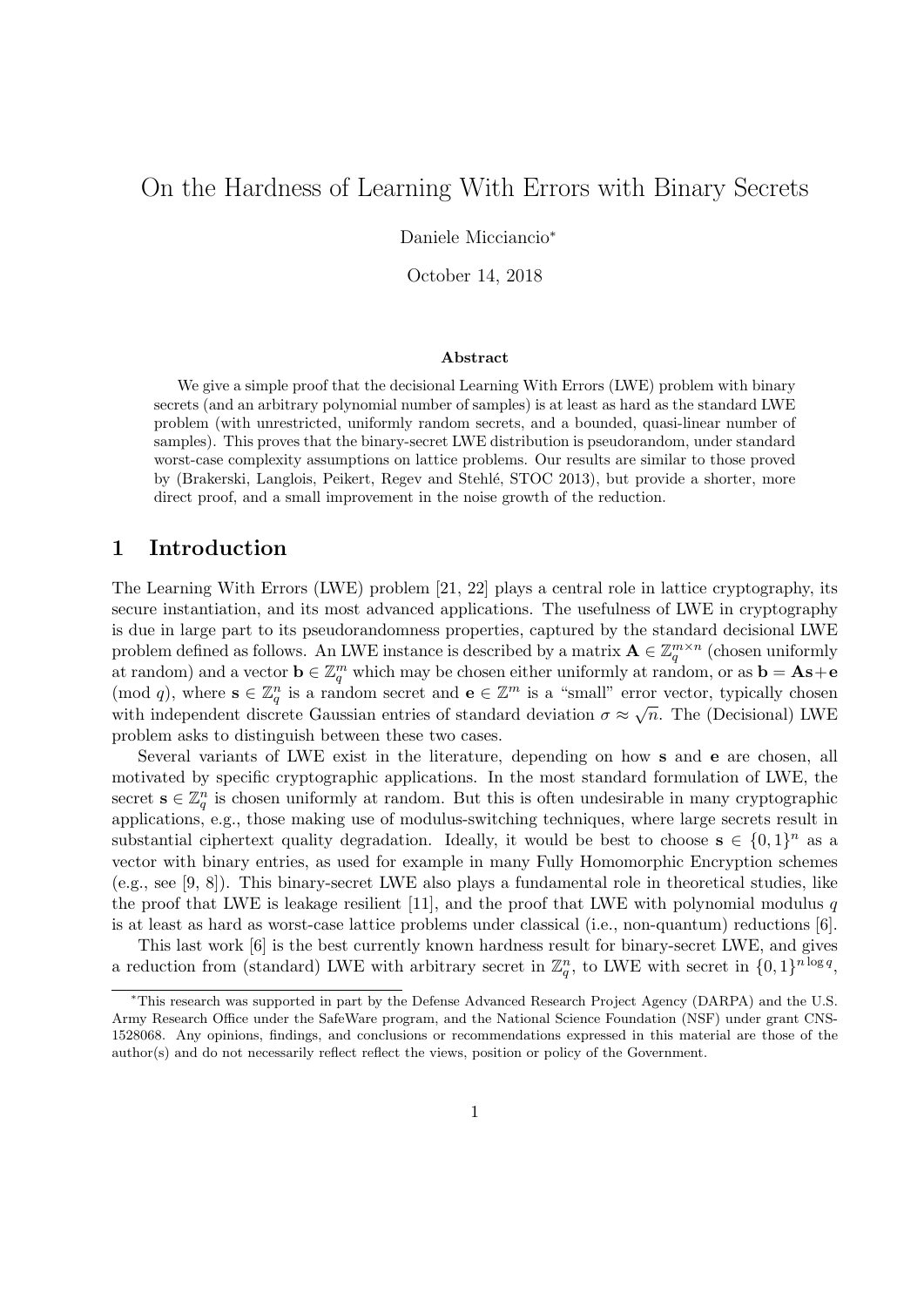i.e., the secret can be restricted to binary vectors at the cost of increasing the dimension<sup>1</sup> from n to n log q. This reduction is a major part of the main result of  $[6]$  on the classical hardness of LWE, and takes a good half of that paper, going through a careful hybrid argument involving some technical ("first-is-errorless" and "extended-LWE") problem variants.

In this paper we present a direct and substantially shorter proof of this important result. In fact, while the proof of this result given in [6] is over 7 pages long, spanning multiple subsections, and involving a number of intermediate problems, our proof has a more direct structure and it is much shorter. A key insight leading to our simpler proof is the formulation of the binary LWE problem (denoted  $\text{LWE}_{\pm}$ ) using secrets in  $\{\pm 1\}^n$ , rather than  $\{0, 1\}^n$ . This is easily seen (for odd<sup>2</sup> modulus q) to be equivalent to the more common  $\{0, 1\}$  formulation via the affine transformation  $s \mapsto (2s-1)$ , but has the technical advantage that all secrets have exactly the same Euclidean length, simplifying the application of discrete Gaussian convolution theorems. Given the equivalence between the two problems, we will keep referring to  $LWE_{\pm}$  informally as the binary LWE problem. Other than presenting a simpler and shorter proof, we do not claim any new results over previous work: our results, and the range of parameters for which we reduce  $\text{LWE}$  to  $\text{LWE}_{\pm}$ , are essentially the same as in [6, Theorem 4.1], except possibly for reducing some constants, e.g., in our reduction the error as in [0, 1 neorem 4.1], except possibly for reducing some constants, e.g., grows by a factor  $2\sqrt{n+1}$ , while in [6, Theorem 4.1] it grows by  $\sqrt{10n}$ .

Given the important role played by binary LWE in many cryptographic applications, we hope that our simplified treatment will make the theoretical hardness of this problem more easily accessible, and stimulate further research.

Related work The LWE problem with small secret was first formally considered by Applebaum, Cash, Peikert and Sahai in [3], who proved that, without loss of generality, one may assume that the secret follows the same distribution as the LWE errors. This allows the secret coordinates to be as small as  $\sqrt{n}$ , but not as small as  $\{0, 1\}$ . For a list of applications using LWE with small secrets see [1].

Reducing LWE to have a binary secret was first considered by Goldwasser, Kalai, Peikert and Vaikuntanathan in [11], motivated by questions in leakage-resilient cryptography, where the problem is proved hard using "noise-flooding" techniques. A stronger reduction is given by Brakerski, Langlois, Peikert, Regev and Stehlé in  $[6]$ , in the context of proving classical hardness results for LWE.

A different (and much harder) problem is that of proving that LWE is computationally hard when the *error* (and not just the secret) follows the binary distribution [17, 7]. In fact, LWE with small errors can be efficiently solved when sufficiently many samples are available [4, 2, 13]. In this paper, we do not study LWE with binary errors.

Attacks against LWE with binary secret (and Gaussian errors) are considered in [1, 5]. Theoretically, the secret can be assumed binary by increasing the LWE dimension to  $n \log q$  [6], but experimental results in  $[5]$  suggest that, heuristically, increasing the secret dimension by a log log n factor may already be enough to counter the best known cryptanalytic attacks for common parameter settings.

<sup>&</sup>lt;sup>1</sup>As remarked in [6], this increase seems unavoidable, as it preserves the bit-length of the secret.

<sup>&</sup>lt;sup>2</sup>Hardness results for binary LWE with *even* modulus  $q$  are easily obtained by modulus switching, i.e., scaling and (randomly) rounding each entry  $x \in \mathbb{Z}_q$  of **A** or **b**  $|x \cdot ((q - 1)/q)|_s \in \mathbb{Z}_{q-1}$ . This increases the error roughly by an additive term  $O(||s||)$ , which is small because s is a binary secret.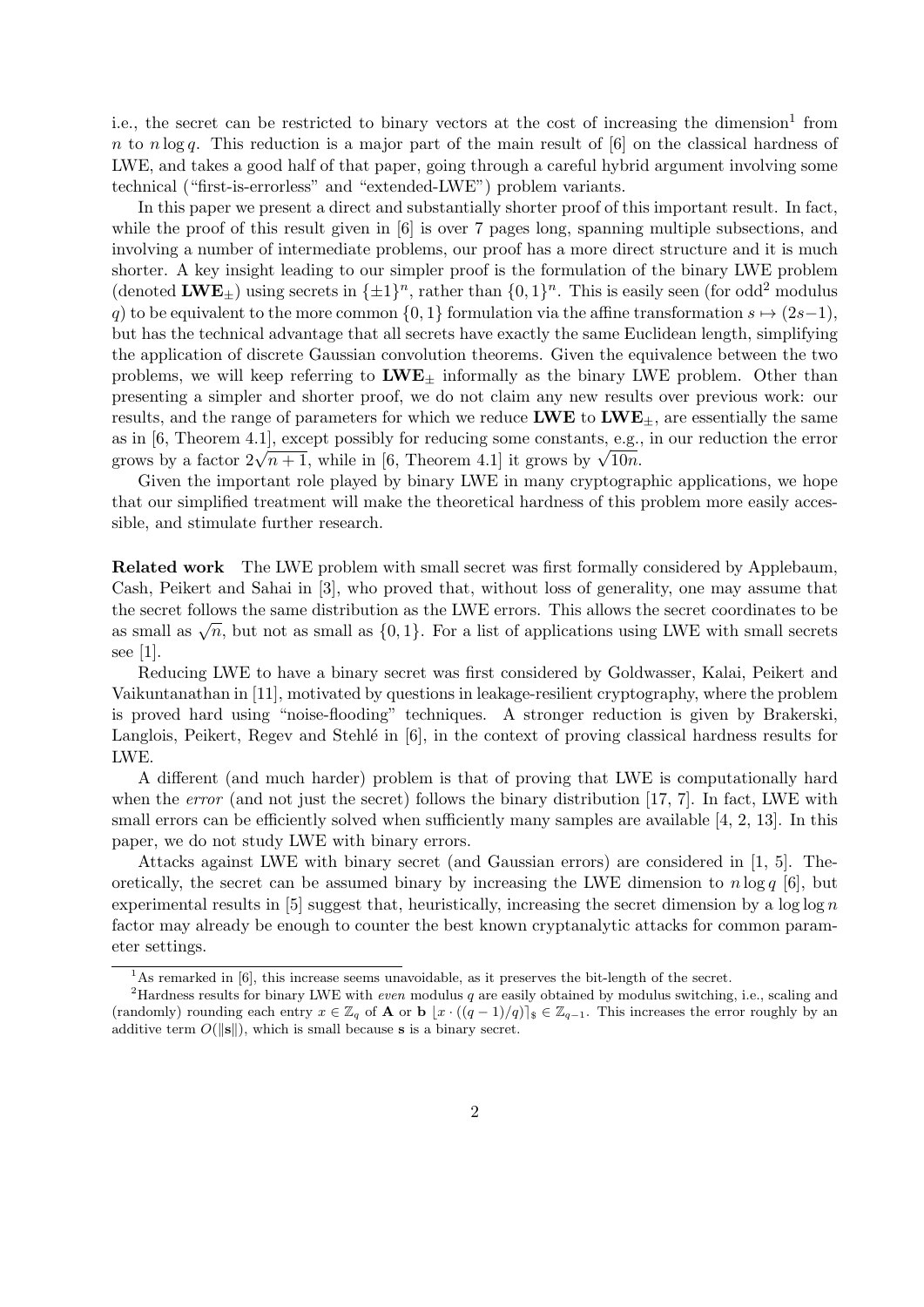Paper organization In Section 2 we introduce the notation used in this paper, provide a formal definition of the LWE problem, and present some background results, including a simple lemma on the projection of discrete Gaussians (Lemma 6), and the construction of a gadget matrix needed in our main reduction (Lemma 7). The proof that LWE with binary secrets is pseudorandom is given in Section 3. Section 4 concludes with a discussion of open problems.

### 2 Preliminaries

We use bold lowercase letters **a** for vectors, and bold uppercase **A** for matrices. Probability distributions are denoted using calligraphic letters A. We write vectors as columns  $\mathbf{v} \in \mathbb{Z}^n = \mathbb{Z}^{n \times 1}$ . The transpose of a vector or matrix **A** is denoted  $A^t$ . We write  $[A_1, \ldots, A_n]$  for the horizontal concatenation of matrices  $A_i \in \mathbb{Z}^{k \times m_i}$ , and use transpose notation  $[A_1, \ldots, A_n]^t$  for the vertical concatenation of  $\mathbf{A}_1^t, \ldots, \mathbf{A}_n^t$ . Let  $\mathbf{e}_1, \ldots, \mathbf{e}_n$  be the standard basis of  $\mathbb{Z}^n$ ,  $\mathbf{I} = [\mathbf{e}_1, \ldots, \mathbf{e}_n]$  the  $n \times n$  identity matrix, and  $\mathbf{u} = \sum_i \mathbf{e}_i$  the all-ones vector. The Euclidean norm of a vector is  $\|\mathbf{v}\| = \sqrt{\sum_i x_i^2}$ , and the max norm is  $\|\mathbf{x}\|_{\infty} = \max_i |x_i|$ .

For any vector  $\mathbf{z} = (z_1, \ldots, z_n) \in \mathbb{Z}^n$ , we write  $\mathbf{diag}(\mathbf{z}) = [z_1 \cdot \mathbf{e}_1, \ldots, z_n \cdot \mathbf{e}_n]$  for the diagonal matrix with the entries of z along the diagonal. So, for example,  $diag(u) = I$ . For any integer matrix  $\mathbf{Q} \in \mathbb{Z}^{n \times m}$  and for any positive integer  $k \leq m$ , we write  $\mathbf{Q}_{[k]}$  for the matrix consisting of the first k columns of Q, and  $\mathbf{Q}_{|k|}$  for the matrix obtained by removing the first k columns from

Q. So,  $\mathbf{Q} = [\mathbf{Q}_{[k]}, \mathbf{Q}_{[k]}]$  where  $\mathbf{Q}_{[k]} \in \mathbb{Z}^{n \times k}$  and  $\mathbf{Q}_{[k]} \in \mathbb{Z}^{n \times (m-k)}$ .

For any integer matrix  $\mathbf{Q} \in \mathbb{Z}^{k \times m}$ , we write ker $(\mathbf{Q}) = {\mathbf{x} \in \mathbb{Z}^m : \mathbf{Q}\mathbf{x} = \mathbf{0}}$  for the kernel of  $\mathbf{Q}: \mathbb{Z}^m \to \mathbb{Z}^k$  as an integer linear map. We say that a matrix  $\mathbf{Q} \in \mathbb{Z}^{k \times m}$  is primitive if  $\mathbf{Q}\mathbb{Z}^m = \mathbb{Z}^k$ , i.e., if  $\mathbf{Q} \colon \mathbb{Z}^m \to \mathbb{Z}^k$  is surjective. As a special case, a row vector  $\mathbf{w}^t \in \mathbb{Z}^{1 \times k}$  is primitive if and only if the greatest common divisor of its entries equals  $gcd(\mathbf{w}) = 1$ .

### 2.1 Probabilities and Asymptotics

We use standard asymptotic notation,  $O(\cdot)$ ,  $\Omega(\cdot)$  and  $\omega(\cdot)$ , and all asymptotics refer to a (possibly implicit) integer variable n. For example, we may write  $n^{O(1)}$  for an arbitrary polynomially bounded function of n, and  $n^{-\omega(1)}$  for a negligible function. Other parameters defining the size of a problem instance are always assumed to be polynomial in n. So, if  $A \in \mathbb{Z}^{k \times m}$  is a matrix with integer entries, the number of rows  $k = n^{O(1)}$ , the number of columns  $m = n^{O(1)}$ , and the bitsize  $\max_{i,j} \log |a_{i,j}| =$  $n^{O(1)}$  of the matrix entries are all assumed to be (at most) polynomial in n.

A probability ensemble is a sequence  $A_n$  of probability distributions over sets  $A_n$ , for  $n \in \mathbb{N}$  $\{1, 2, ...\}$ . We always assume that all elements of  $A_n \subseteq \{0,1\}^{\ell(n)}$  can be represented by strings of some fixed length  $\ell(n)$ . We write  $x \leftarrow A$  for the operation of sampling an element x according to distribution A, and  $Pr\{x \leftarrow A\}$  for the probability of x under A. The uniform distribution over a set A is denoted  $\mathcal{U}(A)$ .

The *statistical distance* between two distributions  $A, A'$  over a set A is

$$
\Delta(\mathcal{A}, \mathcal{A}') = \frac{1}{2} \sum_{x \in A} |\Pr\{x \leftarrow \mathcal{A}\} - \Pr\{x \leftarrow \mathcal{A}'\}|.
$$

Two distribution ensembles  $A_n$ ,  $A'_n$  are *statistically close* (written  $A_n \approx A'_n$ ) if the statistical distance  $\Delta(\mathcal{A}_n, \mathcal{A}'_n) = n^{-\omega(1)}$  is negligible. Two ensembles  $\mathcal{A}_n, \mathcal{A}'_n$  are computationally indistinguishable if for any efficient (probabilistic polynomial-time computable) predicate  $P$ ,  $P(A_n) \approx P(A'_n)$ .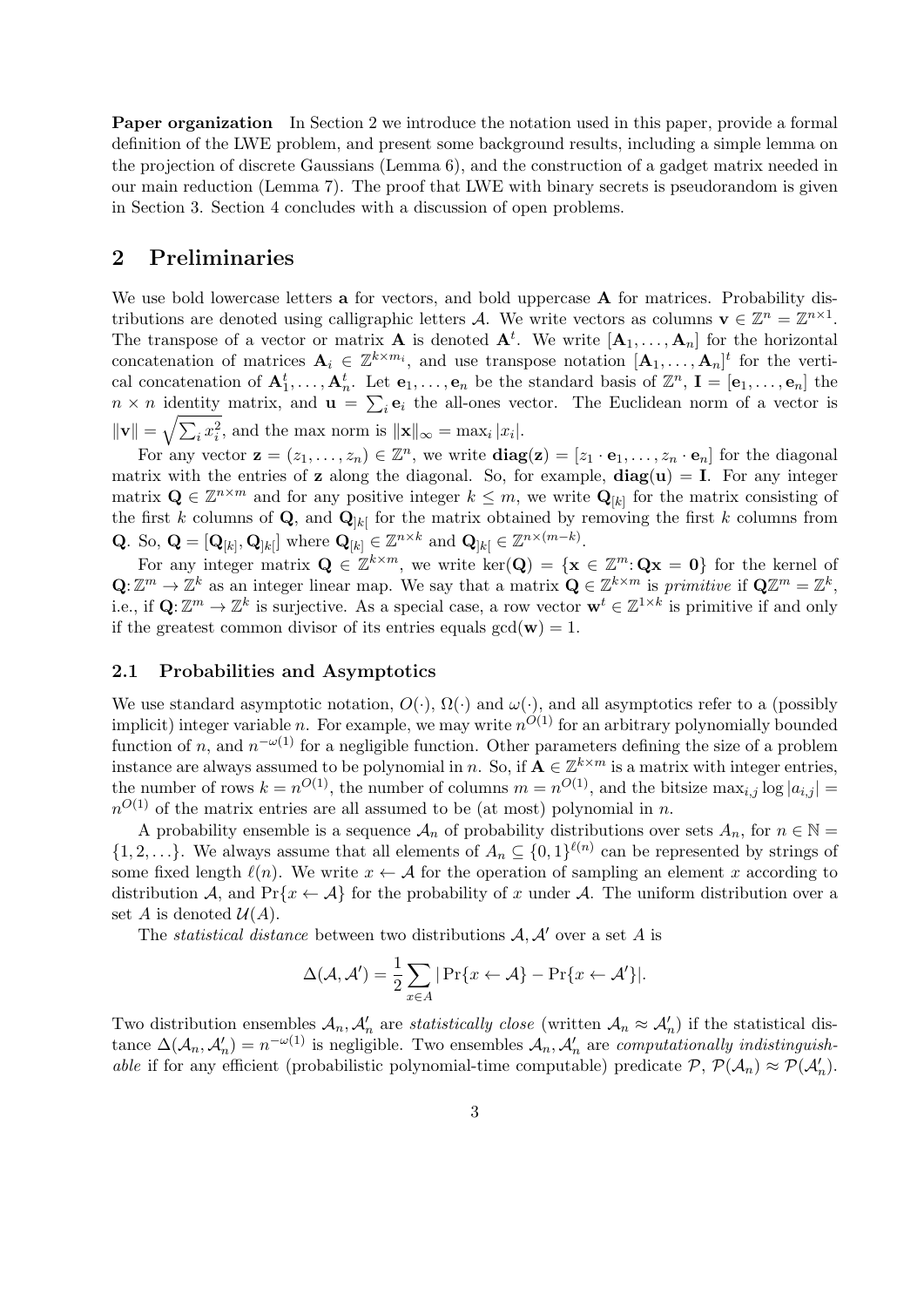The gap  $\Delta(\mathcal{P}(\mathcal{A}_n), \mathcal{P}(\mathcal{A}'_n)) = |\Pr{\mathcal{P}(\mathcal{A}_n)\} - \Pr{\mathcal{P}(\mathcal{A}'_n)\}|$  is called the *advantage* of  $\mathcal P$  in distinguishing between the two distributions. An ensemble  $A_n$  over sets  $A_n$  is *pseudorandom* if it is computationally indistinguishable from the uniform distributions  $\mathcal{U}(A_n)$ . If  $\mathcal{A}_n \approx \mathcal{U}(A_n)$  are statistically close, then we say that  $\mathcal{A}_n$  is almost uniform or statistically pseudorandom.

We typically leave the parameter n implicit, and talk about individual distributions  $\mathcal A$  over a single set A, but all asymptotic statements should be interpreted as referring to ensembles  $A_n$ parameterized by an integer  $n$  in some obvious way. For example, we may say that a distribution A over a set A is pseudorandom if no efficient algorithm can distinguish A from  $\mathcal{U}(A)$  with better than negligible advantage. More precisely, an efficiently sampleable ensemble  $\{\mathcal{A}_n\}_{n>0}$  over the sets  ${A_n}_{n>0}$  is pseudorandom if any predicate P computable in probabilistic polynomial time  $n^{O(1)}$ has at most negligible advantage  $|\Pr{\{\mathcal{P}(\mathcal{A}_n)\}}- \Pr{\{\mathcal{P}(\mathcal{U}(A_n))\}}| \leq n^{-\omega(1)}$  in distinguishing  $\mathcal{A}_n$  from the uniform distribution  $\mathcal{U}(A_n)$ .

We write  $\mathbb Z$  for the set of integers, and  $\mathbb Z_q = \mathbb Z/(q\mathbb Z)$  for the integers modulo q. We will need the following version of the leftover hash lemma, and a bound on the probability that a random vector is primitive modulo q.

**Lemma 1 (Leftover Hash Lemma, [12])** For any odd integer q, positive real  $\epsilon > 0$  and integers k and  $n \geq \log_2(q^k/\epsilon^2)$ , the distribution  $\mathcal{X} = \{(\mathbf{A}, \mathbf{Az}) : \mathbf{A} \leftarrow \mathcal{U}(\mathbb{Z}_q^{k \times n}), \mathbf{z} \leftarrow \mathcal{U}(\{\pm 1\}^n)\}\$ is within statistical distance  $\Delta(\mathcal{X}, \mathcal{U}) \leq \epsilon$  from the uniform distribution  $\mathcal{U} = \mathcal{U}(\mathbb{Z}_q^{k \times n} \times \mathbb{Z}_q^k)$ . In particular, if  $n \geq k \log_2(q) + \omega(\log n)$ , then  $\mathcal{X} \approx \mathcal{U}$  is (statistically) pseudorandom.

**Lemma 2 (Primitive Vectors)** For any positive integers  $q = 2^{n^{O(1)}}$  and  $k = \omega(\log n)$ , if  $\mathbf{w} \in \mathbb{Z}_q^k$ is chosen uniformly at random, then  $gcd(\mathbf{w}, q) = 1$  except with negligible probability.

*Proof:* The probability that  $gcd(\mathbf{w}, q) \neq 1$  is at most

$$
\sum_{p|q} p^{-k} \le (\log q) / 2^k \le n^{O(1)} / n^{\omega(1)} = n^{-\omega(1)}
$$

where the summation is over all prime factors of  $q$ . We used the fact that all prime factors are at least  $p \geq 2$ , and there are at most  $\log_2 q$  of them. Better bounds are possible, but this crude estimate is more than enough for the purposes of this paper.  $\Box$ 

### 2.2 Gaussian Distributions

Let  $\rho(x) = \exp(-\pi x^2)$  be the Gaussian function with total mass  $\int_{x \in \mathbb{R}} \rho(x) dx = 1$ , and  $\rho_{\sigma}(x) =$  $\rho(x/\sigma)$  its scaling by a factor  $\sigma > 0$ . For a set A, we write  $\rho_{\sigma}(A)$  as a shorthand for  $\sum_{x \in A} \rho_{\sigma}(A)$ . The discrete Gaussian distribution of parameter  $\sigma$ , denoted<sup>3</sup>  $\mathcal{D}_{\sigma}$ , picks each integer  $x \in \mathbb{Z}$  with probability proportional to  $\rho_{\sigma}(x)$ , i.e.,  $Pr\{x \leftarrow \mathcal{D}_{\sigma}\} = \rho_{\sigma}(x)/\rho_{\sigma}(\mathbb{Z})$ . The product distribution  $\mathcal{D}_{\sigma}^{k}$ selects each  $\mathbf{x} \in \mathbb{Z}^k$  with probability proportional to  $\rho_{\sigma}(\mathbf{x}) = \rho_{\sigma}(\|\mathbf{x}\|) = \prod_i \rho_{\sigma}(x_i)$ . If  $\mathbf{x}$  and  $\mathbf{y}$  are orthogonal vectors  $(\mathbf{x}^t \mathbf{y} = 0)$ , then by the Pythagorean theorem  $\rho_{\sigma}(\mathbf{x} + \mathbf{y}) = \rho_{\sigma}(\mathbf{x}) \cdot \rho_{\sigma}(\mathbf{y})$ .

A rank-n integer lattice is the set  $\Lambda = \mathbf{B}\mathbb{Z}^n \subseteq \mathbb{Z}^d$  of all integer linear combinations of n linearly independent vectors  $\mathbf{B} = [\mathbf{b}_1, \dots, \mathbf{b}_n]$  in  $\mathbb{Z}^d$ . The last successive minimum of a rank-n lattice  $\Lambda$  is

<sup>&</sup>lt;sup>3</sup>In the literature,  $\mathcal{D}_{\sigma}$  is often used for the continuous Gaussian distribution over the real numbers R, while the discrete Gaussian is denoted  $\mathcal{D}_{\mathbb{Z}}$ , Since here we do not use continuous Gaussians, for brevity we use  $\mathcal{D}_{\sigma}$  to denote the discrete Gaussian distribution over the integers.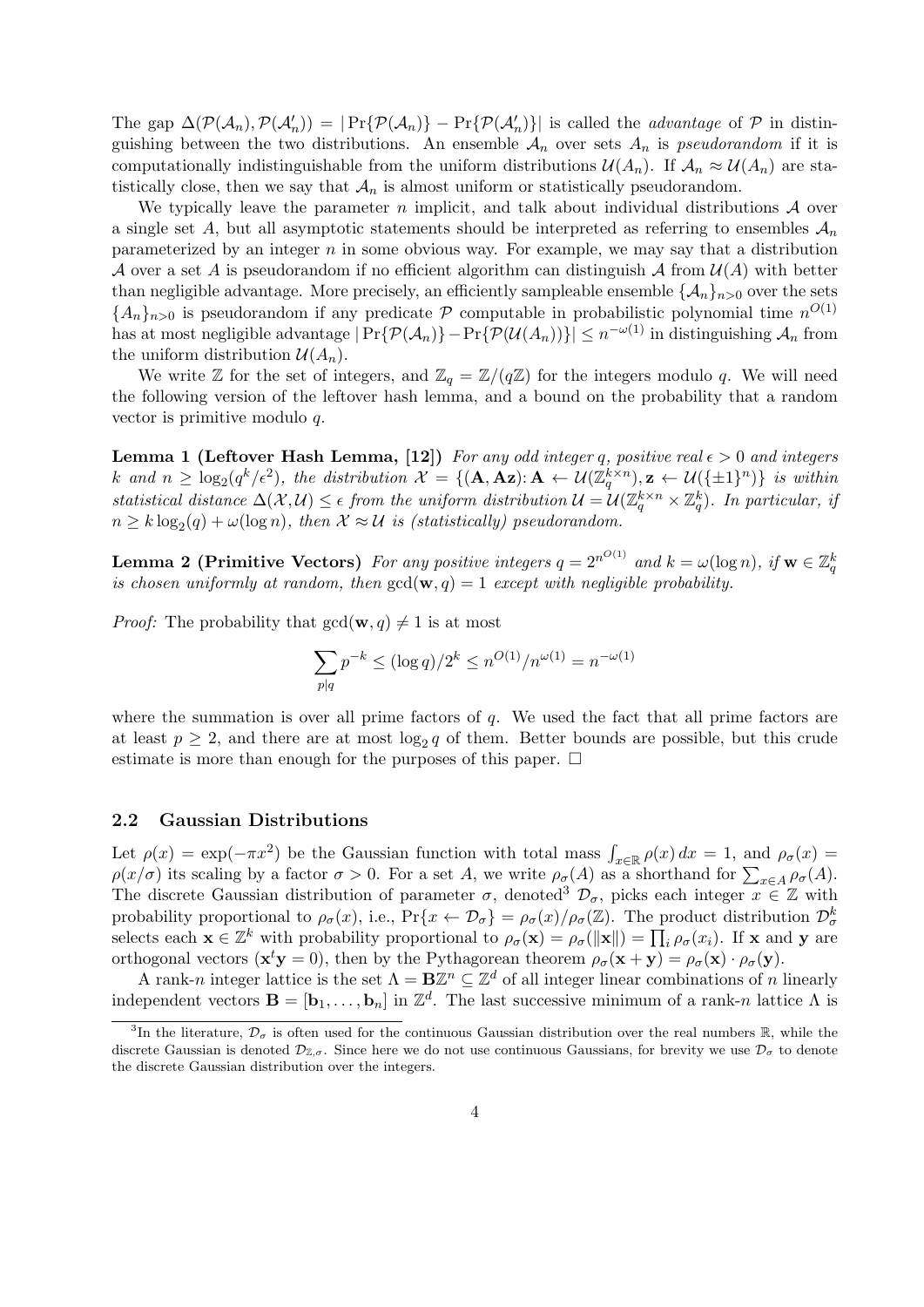the smallest positive real  $\lambda_n$  such that  $\Lambda$  contains n linearly independent vectors of length at most  $\lambda_n$ . Another standard quantity associated to a lattice is the smoothing parameter  $\eta_{\epsilon}(\Lambda)$ , which is parameterized by a positive real  $\epsilon > 0$ . In this paper, all we need to know about the smoothing parameter are the following two bounds.

Lemma 3 (See [18, Lemma 4.1] and [10, Lemma 2.4]) For any lattice  $\Lambda$ ,  $\epsilon \in (0,1)$ , and vector c in the linear span of  $\Lambda$ , if  $\sigma > \eta_{\epsilon}(\Lambda)$ , then  $\rho_{\sigma}(\Lambda + c) \in [(1 - \epsilon)/(1 + \epsilon), 1] \cdot \rho_{\sigma}(\Lambda)$ .

Lemma 4 (Smoothing Parameter Bound, [18, Lemma 3.3]) For any rank-n lattice  $\Lambda$  and positive real  $\epsilon > 0$ , the smoothing parameter is at most

$$
\eta_{\epsilon}(\Lambda) \le \sqrt{\frac{\ln(2n(1+1/\epsilon))}{\pi}} \cdot \lambda_n(\Lambda). \tag{1}
$$

In particular, for any  $\omega$ √  $\lim_{n \to \infty} \frac{\log n}{\log n}$  function there is a negligible function  $\epsilon(n) = n^{-\omega(1)}$  such that  $\eta_{\epsilon}(\Lambda) \leq \omega(\sqrt{\log n}) \cdot \lambda_n(\Lambda).$ 

When the smoothing parameter  $\eta(\Lambda)$  is written without specifying the value of  $\epsilon$ , it is assumed that  $\epsilon = n^{-\omega(1)}$  is an arbitrary negligible function of the asymptotic variable n. For example, the smoothing parameter of the integer lattice is  $\eta(\mathbb{Z}) \leq \sqrt{\ln(2(1+1/\epsilon)/\pi)} = \omega(\sqrt{\log n})$ . We will also need the following convolution theorems for discrete Gaussians.

**Lemma 5 (Convolution, [17, Theorem 3])** For any primitive vector  $\mathbf{v} \in \mathbb{Z}^m$  and positive reals  $\sigma_i \geq$ **The S** (Convolution, [17, 1 neorem 3]) For any primitive vector  $\mathbf{v} \in \mathbb{Z}^n$  and positive reats  $\sqrt{2} ||\mathbf{v}||_{\infty} \eta(\mathbb{Z})$ , if  $y_i \leftarrow \mathcal{D}_{\sigma_i}$  for  $i = 1, ..., m$ , then the sum  $y = \sum_i v_i \cdot y_i$  is statistically close to  $\mathcal{D}_{\sigma}$ , where  $\sigma = \sqrt{\sum_i (v_i \sigma_i)^2}$ 

**Lemma 6 (Gaussian Projection)** For any primitive matrix  $T \in \mathbb{Z}^{k \times m}$ , positive reals  $\alpha, \sigma > 0$ , and negligible  $\epsilon = n^{-\omega(1)}$ , if  $\mathbf{T} \cdot \mathbf{T}^t = \alpha^2 \cdot \mathbf{I}$  and  $\eta(\ker(\mathbf{T})) \leq \sigma$ , then  $\mathbf{T}(\mathcal{D}_{\sigma}^m) \approx \mathcal{D}_{\alpha\sigma}^k$ .

*Proof:* Let  $y \in \mathbb{Z}^k$  be an arbitrary integer vector, and let  $x \in \mathbb{Z}^m$  be such that  $Tx = y$ . By linearity, any other  $z \in \mathbb{Z}^m$  maps to  $Tz = y$  if and only if  $z \in x + \text{ker}(T)$ . So, by definition, the probability of  $y = Tx$  under  $T(\mathcal{D}_{\sigma}^m)$  is proportional to  $\rho_{\sigma}(x + \ker(T))$ . Let  $x_1 = T^t y/\alpha^2 \in \mathbb{R}^m$  and  $\mathbf{x}_0 = \mathbf{x} - \mathbf{x}_1 \in \mathbb{R}^m$ , so that  $\mathbf{x} = \mathbf{x}_0 + \mathbf{x}_1$ , and  $\mathbf{x}_0$  is orthogonal to the rows of **T**. It follows that  $\mathbf{x}_1$  is orthogonal to  $\mathbf{x}_0$  and ker(T). Therefore,  $\rho_{\sigma}(\mathbf{x}+\text{ker}(\mathbf{T})) = \rho_{\sigma}(\mathbf{x}_1)\cdot \rho_{\sigma}(\mathbf{x}_0+\text{ker}(\mathbf{T}))$ . Since  $\mathbf{x}_0$  belongs to the linear span of ker(T), and  $\sigma \geq \eta(\ker(T))$ , by Lemma 3 the Gaussian mass  $\rho_{\sigma}(\mathbf{x}_0 + \ker(T))$  is essentially independent of  $x_0$ , up to a negligible relative error. So, up to this error, the probability of **y** is proportional to  $\rho_{\sigma}(\mathbf{x}_1)$ . Finally, we observe that  $\|\mathbf{x}_1\|^2 = \mathbf{y}^t \mathbf{T} \mathbf{T}^t \mathbf{y}/\alpha^4 = \|\mathbf{y}\|^2/\alpha^2$ , and therefore  $\rho_{\sigma}(\mathbf{x}_1) = \rho_{\sigma}(\|\mathbf{y}\|/\alpha) = \rho_{\alpha\sigma}(\mathbf{y})$ . This proves that  $\mathbf{T}(\mathcal{D}_{\sigma}^m)$  is statistically close to the discrete Gaussian distribution  $\mathcal{D}^k_{\alpha\sigma}$ .  $\Box$ 

#### 2.3 A Gadget Matrix Construction

Our main proof requires an integer matrix satisfying some special properties. In the following lemma, we state the required properties and give a simple construction. We recall that notation  $\mathbf{Q}_{[n]}$  (resp.  $\mathbf{Q}_{[n]}$ ) stands for the matrix obtained by taking (resp. dropping) the first n columns of a matrix **Q**. In particular,  $\mathbf{Q}_{11}$  is the matrix **Q** without its first column.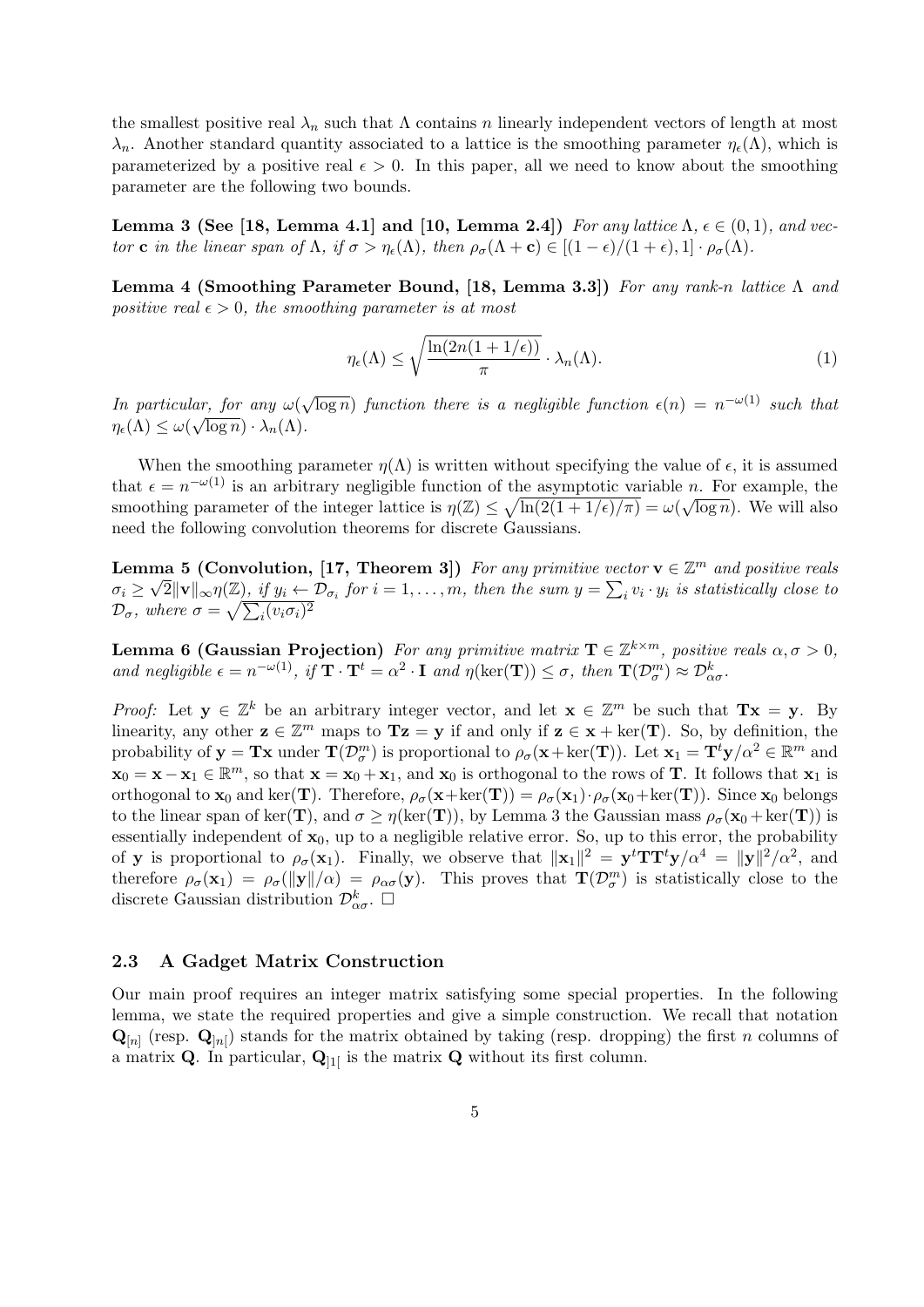**Lemma 7** There is an efficiently computable matrix  $Q \in \mathbb{Z}^{n \times (2n+3)}$  such that  $Q_{[n]}$  is invertible, **Definite**  $\mathbf{u} \cdot \mathbf{u} = \mathbf{u} \cdot \mathbf{v} = \mathbf{u} \cdot \mathbf{v} = \mathbf{u} \cdot \mathbf{v} = \mathbf{u} \cdot \mathbf{v} = \mathbf{u} \cdot \mathbf{v} = \mathbf{u} \cdot \mathbf{v} = \mathbf{u} \cdot \mathbf{v} = \mathbf{v} \cdot \mathbf{v} = \mathbf{v} \cdot \mathbf{v} = \mathbf{v} \cdot \mathbf{v} = \mathbf{v} \cdot \mathbf{v} = \mathbf{v} \cdot \mathbf{v} = \mathbf{v} \cdot \mathbf{v}$ satisfies  $\mathbf{T}(\mathcal{D}_{\sigma}^{2n+2}) \approx \mathcal{D}_{2\sigma}^{n}$  for all  $\sigma \geq \omega(\sqrt{\log n}).$ 

Proof: Define the matrix

$$
\mathbf{X} = \sum_{i=1}^{n-1} (\mathbf{e}_{i+1} - \mathbf{e}_i) \cdot \mathbf{e}_i^t = \begin{bmatrix} -1 & & \\ 1 & \ddots & \\ & & \ddots & -1 \\ & & & 1 \end{bmatrix} \in \mathbb{Z}^{n \times (n-1)}
$$

The idea is to start with the square matrix  $\bar{\mathbf{Q}} = \bar{\mathbf{Q}}_{[n]} = [\mathbf{e}_1, \mathbf{X}]$ , which is unitriangular (i.e., triangular, with unit elements along the diagonal, and, therefore, invertible), and it satisfies  $\mathbf{u}^t\bar{\mathbf{Q}} =$  $\mathbf{e}_1^t$ . We would like to use Lemma 6 to analyze the distribution  $\bar{\mathbf{Q}}_{11}(\mathcal{D}_{\sigma}^m) = \mathbf{X}(\mathcal{D}_{\sigma}^m)$ . However, X is not primitive and does not satisfy the property  $\mathbf{X} \mathbf{X}^t = \alpha^2 \mathbf{I}$  required by Lemma 6 because adjacent rows of **X** have scalar product  $-1$ . Other pairs of rows are orthogonal, so  $\mathbf{X} \mathbf{X}^t$  is tridiagonal (i.e., with nonzero entries only on or immediately next to the main diagonal), but not diagonal. To fix this, we extend  $\bar{Q}$  to  $Q = [\bar{Q}, Y] = [\mathbf{e}_1, X, Y]$  with a block of  $(n - 1)$  coordinates

$$
\mathbf{Y} = \sum_{i=1}^{n-1} (\mathbf{e}_{i+1} + \mathbf{e}_i) \cdot \mathbf{e}_i^t = \begin{bmatrix} 1 & & \\ 1 & \ddots & \\ & \ddots & 1 \\ & & 1 \end{bmatrix} \in \mathbb{Z}^{n \times (n-1)}
$$

where adjacent rows have scalar product 1, and cancel out with **X**. This time  $\tilde{Q}_{11} = [X, Y]$  has pairwise orthogonal rows, but the first and last rows have a different norm than the rest. So,  $[\mathbf{X}, \mathbf{Y}]^t$  is diagonal, but it is still not a scalar matrix  $\alpha^2 \mathbf{I}$ . We complete the construction by adding 4 more columns to make each row of  $\mathbf{Q}_{11}$  contain precisely 4 nonzero  $\pm 1$  entries. Our final construction is

$$
\mathbf{Q} = [\mathbf{e}_1, \mathbf{X}, -\mathbf{e}_n, \mathbf{Y}, \mathbf{e}_n, \mathbf{e}_1, \mathbf{e}_1]
$$

where the position and sign of the new columns have been chosen to highlight the (square) unitriangular blocks  $\tilde{\mathbf{X}} = [\mathbf{X}, -\mathbf{e}_n], \tilde{\mathbf{Y}} = [\mathbf{Y}, \mathbf{e}_n] \in \mathbb{Z}^{n \times n}$ . Notice that  $\tilde{\mathbf{Y}} = \tilde{\mathbf{X}} + 2\mathbf{I}$ , and therefore the two blocks commute, i.e.,  $\tilde{\mathbf{X}}\tilde{\mathbf{Y}} = \tilde{\mathbf{Y}}\tilde{\mathbf{X}}$ .

We already know that  $\mathbf{Q}_{[n]} = [\mathbf{e}_1, \mathbf{X}]$  is invertible,  $\mathbf{u}^t \mathbf{Q}_{[n]} = \mathbf{e}_1^t$ , and it is immediate to verify We already know that  $\mathbf{Q}_{[n]} = [\mathbf{e}_1, \mathbf{X}]$  is invertible,  $\mathbf{d} \mathbf{Q}_{[n]} = \mathbf{e}_1$ , and it is immediate to verify<br>that the vector  $\mathbf{v}^t = \mathbf{u}^t \mathbf{Q}_{[n]}$  satisfies  $\|\mathbf{v}\| = 2\sqrt{n}$  and  $\|\mathbf{v}\|_{\infty} = 2$ . It r where

$$
\mathbf{T} = \mathbf{Q}_{]1[} = [\mathbf{\tilde{X}}, \mathbf{\tilde{Y}}, \mathbf{e}_1, \mathbf{e}_1].
$$

This matrix is primitive because it starts with a unitriangular block, and it satisfies  $TT<sup>t</sup> = 4I$  by construction. In order to apply Lemma 6, and conclude that  $\mathbf{T}(\mathcal{D}_{\sigma}^{2n+2}) \approx \mathcal{D}_{2\sigma}$ , we only need to bound the smoothing parameter of  $\Lambda = \text{ker}(\mathbf{T})$ . This lattice is defined by a system  $\mathbf{T} \mathbf{x} = \mathbf{0}$  of n linearly independent equations in  $2n + 2$  variables. So,  $\Lambda$  is a rank- $(n + 2)$  lattice. Moreover, it contains  $(n + 2)$  vectors of length 2 given by the columns of the matrix

$$
\mathbf{V} = \begin{bmatrix} \tilde{\mathbf{Y}} & \mathbf{e}_1 \\ -\tilde{\mathbf{X}} & -\mathbf{e}_1 \\ 1 & 1 \\ 1 & -1 \end{bmatrix} \in \mathbb{Z}^{(2n+2)\times(n+2)}.
$$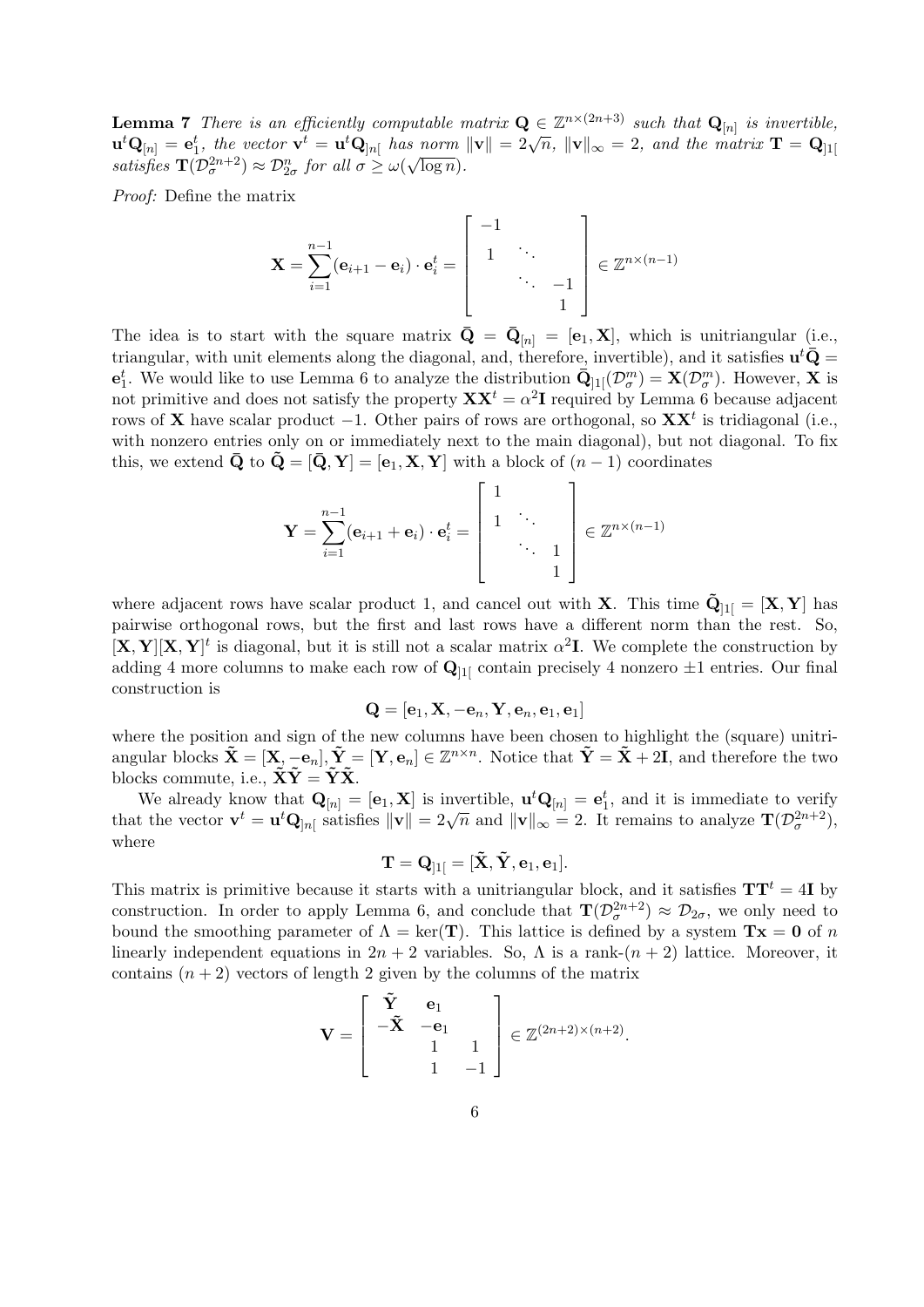The columns are linearly independent because the matrix

$$
\mathbf{W} = \begin{bmatrix} \mathbf{I} & \mathbf{I} \\ & 1 & 1 \\ & 1 & -1 \end{bmatrix} \in \mathbb{Z}^{(n+2)\times(2n+2)}
$$

satisfies  $\mathbf{W} = 2\mathbf{I}$ . So V has rank  $n+2$ . This proves that  $\lambda_{n+2}(\Lambda) \leq 2$ , and therefore, by Lemma 4,  $\eta(\Lambda) \leq \omega(\sqrt{\log n}) \leq \sigma$ . So, all hypotheses of Lemma 6 are satisfied and  $\mathbf{T}(\mathcal{D}_{\sigma}^{2n+2}) \approx \mathcal{D}_{2\sigma}^n$ .

#### 2.4 Computational Problems and LWE

All computational problems considered in this paper are decision problems about pseudorandom distributions. Specifically, for any distribution ensemble  $A_n$  over sets  $A_n$ , the  $A_n$ -assumption is the assumption that  $\mathcal{A}_n$  is pseudorandom, and the  $\mathcal{A}_n$ -problem is the computational problem of distinguishing  $\mathcal{A}_n$  from the uniform distribution  $\mathcal{U}(\mathcal{A}_n)$  with non-negligible advantage. So, all problems will be implicitly specified simply by defining an appropriate set of distributions  $A_n$ .

A reduction between (the decision problems associated to) two distributions  $\mathcal{A}_n$  and  $\mathcal{A}'_n$  over sets  $A_n$  and  $A'_n$  (from  $A_n$  to  $A'_n$ ) is an efficient (probabilistic polynomial time) algorithm that solves problem  $A_n$  (i.e., distinguishes  $A_n$  from the uniform distribution with non-negligible advantage) given access to any oracle that solves  $\mathcal{A}'_n$  with (possibly different, but still) non-negligible advantage. In the simplest settings (e.g., see Lemmas 9 and 10) a reduction may be specified just by an efficient (probabilistic polynomial-time computable) function  $\varphi$  such that  $\varphi(\mathcal{A}_n) \approx \mathcal{A}'_n$  and  $\varphi(\mathcal{U}(A_n)) \approx$  $\mathcal{U}(A'_n)$ . Most of our reductions are more complex, and make use of hybrid arguments (see Lemma 8) that require oracle calls on distributions other than  $\mathcal{A}'_n$  or  $\mathcal{U}(A'_n)$ .

In this paper, it is convenient to consider a version of the Learning With Errors (LWE) problem where the secret is a matrix S, rather than a vector, defined as follows.

**Definition 1** For any positive integers  $q, n, k, m$  and real  $\sigma$ , let  $\mathbf{LWE}(q, n \times k, m, \sigma)$  be the LWE distribution with modulus q, number of samples m, secret dimension  $n \times k$ , and error parameter  $\sigma$ . i.e., the distribution of

$$
[\mathbf{A},\mathbf{A}\mathbf{S}+\mathbf{E}]\in\mathbb{Z}_q^{m\times (n+k)}
$$

obtained by picking  $\mathbf{A} \leftarrow \mathcal{U}(\mathbb{Z}_q^{m \times n})$  and  $\mathbf{S} \leftarrow \mathcal{U}(\mathbb{Z}_q^{n \times k})$  uniformly at random, and  $\mathbf{E} \leftarrow \mathcal{D}_{\sigma}^{m \times k}$  with discrete Gaussian distribution.

When  $k = 1$ , the secret is just a vector  $s \in \mathbb{Z}_q^n$ , and this is the standard version of LWE, which we write  $\mathbf{LWE}(q, n, m, \sigma)$  instead of  $\mathbf{LWE}(q, n \times 1, m, \sigma)$ . The m rows of the LWE can be viewed as random noisy labeled samples from a hard-to-learn linear function defined by the secret S. Worst-case to average-case reductions [21, 19, 6, 20] support the conjecture that the LWE problem is hard for an arbitrary (polynomially bounded) number of samples  $m = n^{O(1)}$ , and some reductions require this extra flexibility. (E.g., the LWE search-to-decision reduction in [21], but see also [16] for a sample-preserving reduction.) This version of the problem is denoted  $\mathbf{LWE}(q, n, \sigma)$ . The modulus q is always assumed to have bit-size polynomial in n (i.e.,  $\log_2 q \le n^{O(1)}$ ), but in most cryptographic applications it is just a small polynomial (e.g.,  $q \leq n^2$ ), and integers modulo q are represented with  $O(\log n)$  bits.

The vector and matrix variants of LWE are easily seen to be equivalent via a standard hybrid argument.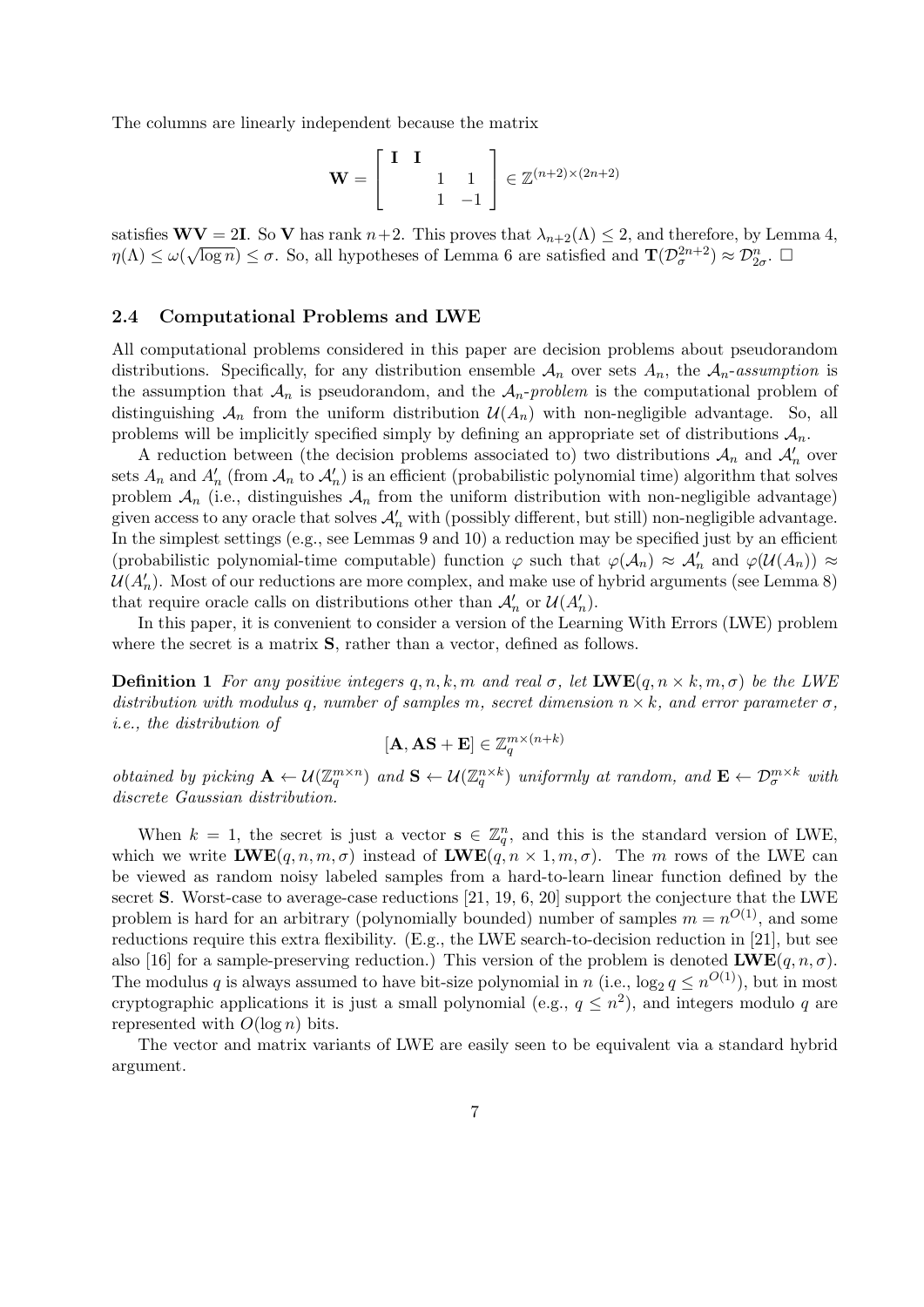### **Lemma 8** There is a polynomial-time reduction from  $\mathbf{LWE}(q, n, m, \sigma)$  to  $\mathbf{LWE}(q, n \times k, m, \sigma)$ .

*Proof:* The intuition behind the proof is that the LWE distribution with secret matrix  $S \in \mathbb{Z}_q^{n \times k}$ may be regarded as  $k$  copies of the standard LWE distribution with secret vectors given by the columns of S, all using the same public random A. More technically, the reduction considers the sequence of hybrid distributions  $\mathcal{A}_i = (\mathbf{A}, [\mathbf{A}\mathbf{S}_i + \mathbf{E}_i, \mathbf{B}_i])$  where  $\mathbf{A} \leftarrow \mathcal{U}(\mathbb{Z}_q^{m \times n})$ ,  $\mathbf{S}_i \leftarrow \mathcal{U}(\mathbb{Z}_q^{n \times i})$ ,  $\mathbf{E}_i \leftarrow \mathcal{D}_{\sigma}^{m \times i}$  and  $\mathbf{B}_i \leftarrow \mathcal{U}(\mathbb{Z}_q^{m \times (k-i)})$ , for  $i = 0, \ldots, k$ . Each pair of neighboring hybrids  $\mathcal{A}_i, \mathcal{A}_{i+1}$  can be generated by starting from an  $\mathbf{LWE}(q, n, m, \sigma)$  challenge sample  $(\mathbf{A}, \mathbf{b})$ , and then computing  $\mathcal{A} = (\mathbf{A}, [\mathbf{AS} + \mathbf{E}, \mathbf{b}, \mathbf{B}])$  where  $\mathbf{S} \leftarrow \mathcal{U}(\mathbb{Z}_q^{n \times i})$ ,  $\mathbf{E} \leftarrow \mathcal{D}_{\sigma}^{m \times i}$  and  $\mathbf{B} \leftarrow \mathcal{U}(\mathbb{Z}_q^{m \times (k-i-1)})$ . The resulting distribution equals  $A = A_i$  if **b** is random, and  $A = A_{i+1}$  if  $\mathbf{b} = \mathbf{A}\mathbf{s} + \mathbf{e}$  is pseudorandom. So, any distinguisher with advantage  $\epsilon$  against  $\mathbf{LWE}(q, n \times k, m, \sigma)$  will achieve advantage  $\epsilon/k$  against  $\mathbf{LWE}(q, n, m, \sigma)$ .  $\Box$ 

**Definition 2** The LWE<sub>0,1</sub> $(q, n, m, \sigma)$  distribution (and associated decision problem and pseudorandomness assumption) is defined just like  $\mathbf{LWE}(q, n, m, \sigma)$ , except that the secret  $\mathbf{s} \leftarrow \mathcal{U}(\{0, 1\}^n)$ is chosen with random binary entries.

**Definition 3** The LWE<sub>+</sub> $(q, n, m, \sigma)$  distribution (and associated decision problem and pseudorandomness assumption) is defined just like  $\mathbf{LWE}(q, n, m, \sigma)$ , except that the secret  $\mathbf{s} \leftarrow \mathcal{U}(\{\pm 1\}^n)$  is chosen with random unit entries.

We remark that  $\mathbf{LWE}_{0,1}$  and  $\mathbf{LWE}_{\pm}$  could also be generalized to secret matrices **S**, and proved equivalent to the single-vector version exactly as in Lemma 8. But this is not used in this paper, so, for simplicity, we only define the secret-vector version of the problems. The next two lemmas show that  $\mathbf{LWE}_{0,1}$  and  $\mathbf{LWE}_{+}$  are essentially the same problem. We remark that the lemmas are even more general than stated, and they apply to **LWE** problems with arbitrary error distribution, not just discrete Gaussians. All parameters (including the number of samples, and the exact error distribution) are preserved by the reductions, showing that the two problems are equivalent in a very strong sense.

**Lemma 9** For any odd integer q, there is a polynomial-time reduction from the  $\mathbf{LWE}_{0,1}(q, n, m, \sigma)$ problem to the  $\text{LWE}_{+}(q, n, m, \sigma)$  problem.

*Proof:* On input an **LWE**<sub>0,1</sub> instance  $(A, b)$ , the reduction outputs  $\varphi(A, b) = (A/2, b' = b (\mathbf{A}/2)\mathbf{u}$ ) where  $\mathbf{A}/2$  is computed modulo q, and  $\mathbf{u} = (1,\ldots,1) \in \mathbb{Z}_q^n$ . Notice that, since q is odd, the factor 2 is invertible modulo q, and  $\mathbf{A}/2$  is uniformly distributed. If **b** is uniform, then **b**' is also uniform. On the other hand, if  $\mathbf{b} = \mathbf{A}\mathbf{s} + \mathbf{e}$ , then  $\mathbf{b}' = (\mathbf{A}/2)\mathbf{s}' + \mathbf{e}$  where  $\mathbf{s}' = 2\mathbf{s} - \mathbf{u}$  is uniformly random in  $\{\pm 1\}^n$ .  $\square$ 

**Lemma 10** For any odd integer q, there is a polynomial-time reduction from the  $\mathbf{LWE}_{+}(q, n, m, \sigma)$ problem to the  $\text{LWE}_{0,1}(q, n, m, \sigma)$  problem.

*Proof:* On input an  $\mathbf{LWE}_{\pm}$  instance  $(\mathbf{A}, \mathbf{b})$ , the reduction outputs  $\varphi(\mathbf{A}, \mathbf{b}) = (2\mathbf{A}, \mathbf{b}' = \mathbf{b} + \mathbf{A}\mathbf{u})$ where  $\mathbf{u} \in \{1\}^n$  is the all-ones vector. Notice that, since q is odd, the factor 2 is invertible modulo q, and 2A is uniformly distributed. If **b** is uniform, then  $\mathbf{b}'$  is also uniform. On the other hand, if  $\mathbf{b} = \mathbf{A}\mathbf{s} + \mathbf{e}$ , then  $\mathbf{b}' = (2\mathbf{A})\mathbf{s}' + \mathbf{e}$  where  $\mathbf{s}' = (\mathbf{s} + \mathbf{u})/2$  is uniformly random in  $\{0, 1\}^n$ .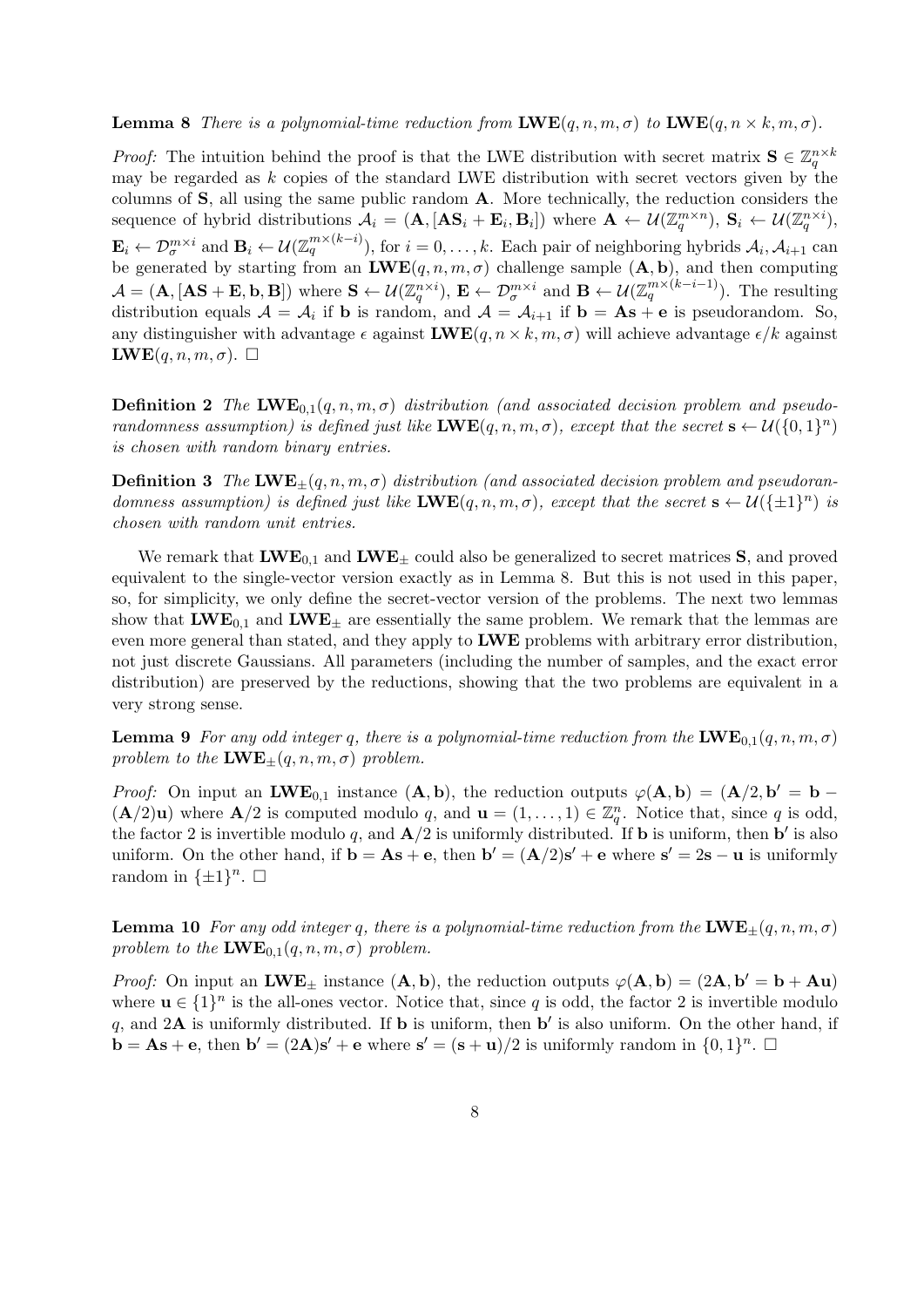# 3 Pseudorandomness of Binary LWE

In this section we present a proof that the binary-secret LWE distribution  $LWE_{+}$  is pseudorandom. The idea is to define a simple (efficiently computable) randomized transformation  $\varphi$  with the following properties:

- If the input to  $\varphi$  is uniformly distributed, then the output  $\varphi(\mathcal{U})$  equals (or is statistically close to) the binary LWE distribution  $\mathbf{LWE}_{\pm}(q, n, m, \hat{\sigma})$  for some  $\hat{\sigma}$ .
- There are two pseudorandom distributions  $\mathcal{B}, \hat{\mathcal{B}}$  such that  $\varphi(\mathcal{B})$  equals (or is statistically close to)  $\mathcal{B}$ .

Since  $\varphi$  is efficiently computable, the pseudorandomness of B implies that  $\varphi(\mathcal{U}) \approx \mathbf{LWE}_{\pm}(q, n, m, \hat{\sigma})$ is computationally indistinguishable from  $\varphi(\mathcal{B}) \approx \mathcal{B}$ . By transitivity, since  $\mathcal{B}$  is pseudorandom, it follows that  $\mathbf{LWE}_{\pm}(q, n, m, \hat{\sigma})$  is also pseudorandom.

As our aim is to give a reduction from the standard LWE problem to binary LWE, we set  $\beta$ and  $\hat{\beta}$  to two pseudorandom distributions related to LWE. Specifically, we use the distributions

$$
\begin{array}{rcl}\n\mathcal{B} & = & \{(\mathbf{A}\mathbf{S}+\mathbf{E})^t \mid \mathbf{A} \leftarrow \mathcal{U}(\mathbb{Z}_q^{(n-1)\times k}), \ \mathbf{S} \leftarrow \mathcal{U}(\mathbb{Z}_q^{k\times m}), \ \mathbf{E} \leftarrow \mathcal{D}_{\sigma}^{(n-1)\times m}\} \\
\hat{\mathcal{B}} & = & \{(\hat{\mathbf{A}}\hat{\mathbf{S}}+\hat{\mathbf{E}})^t \mid \ \hat{\mathbf{A}} \leftarrow \mathcal{U}(\mathbb{Z}_q^{(n+1)\times (k+1)}), \ \hat{\mathbf{S}} \leftarrow \mathcal{U}(\mathbb{Z}_q^{(k+1)\times m}), \ \hat{\mathbf{E}} \leftarrow \mathcal{D}_{2\sigma}^{(n+1)\times m}\}\n\end{array}
$$

for some  $\sigma$  related to  $\hat{\sigma}$ . In other words  $\hat{\mathcal{B}}$  and  $\hat{\mathcal{B}}$  are the (transposed) "label" component of the LWE distributions  $\mathbf{LWE}(q, k \times m, n-1, \sigma)$  and  $\mathbf{LWE}(q, (k+1) \times m, n+1, 2\sigma)$ . Notice that any distinguisher between  $\beta$  and the uniform distribution can be immediately transformed into an LWE distinguisher that on input  $(A, B = AS + E)$  simply discards A, and then runs the original distinguishing procedure on  $\mathbf{B}^t$ . So,  $\beta$  is pseudorandom under the standard LWE assumption, and similarly for  $\beta$ .

Before getting into the details of the transformation, notice the difference between the high level structure of the proof presented here, and a typical reduction between variants of LWE. A typical reduction would map standard LWE samples to binary LWE samples, and uniform samples to uniform samples. Here, instead, on the one hand the standard LWE distribution is mapped again to a standard LWE distribution (with slightly different parameters). On the other hand, the uniform distribution is mapped to binary LWE.

Our randomized transformation  $\varphi$  is shown in Figure 1. The transformation uses, as randomness, both a uniform secret vector s and a binary secret vector z. Informally, the intuition is that by simultaneously multiplying by s (on the *left*) and by z (on the right), the same transformation is able to produce (depending on how the input B was chosen) either

- a binary LWE distribution with secret z (when B is uniform), or
- a (transposed<sup>4</sup>) standard LWE distribution with secret  $[\mathbf{s}, \mathbf{S}^t]^t$  (when  $\mathbf{B} = (\mathbf{AS} + \mathbf{E})^t$ ).

Intuitively, one may think of  $\varphi$  as mapping **B** to  $[\mathbf{B}, \mathbf{Bz} + \mathbf{e}]$ . So, when **B** is uniformly random,  $\varphi$  outputs the binary LWE distribution by construction. On the other hand, if  $\mathbf{B} = (\mathbf{AS} + \mathbf{E})^t =$  $\mathbf{S}^t \mathbf{A}^t + \mathbf{E}^t$ , the transformation outputs  $[\mathbf{B}, \mathbf{Bz} + \mathbf{e}] = \mathbf{S}^t [\mathbf{A}^t, \mathbf{A}^t \mathbf{z}] + [\mathbf{E}^t, \mathbf{E}^t \mathbf{z} + \mathbf{e}]$ , which looks like a standard (transposed) LWE label matrix. In fact, by the Leftover Hash Lemma, one may argue

<sup>&</sup>lt;sup>4</sup>The LWE distributions  $\beta$  and  $\hat{\beta}$  are transposed to allow for the multiplication of the uniform secret **s** on the left.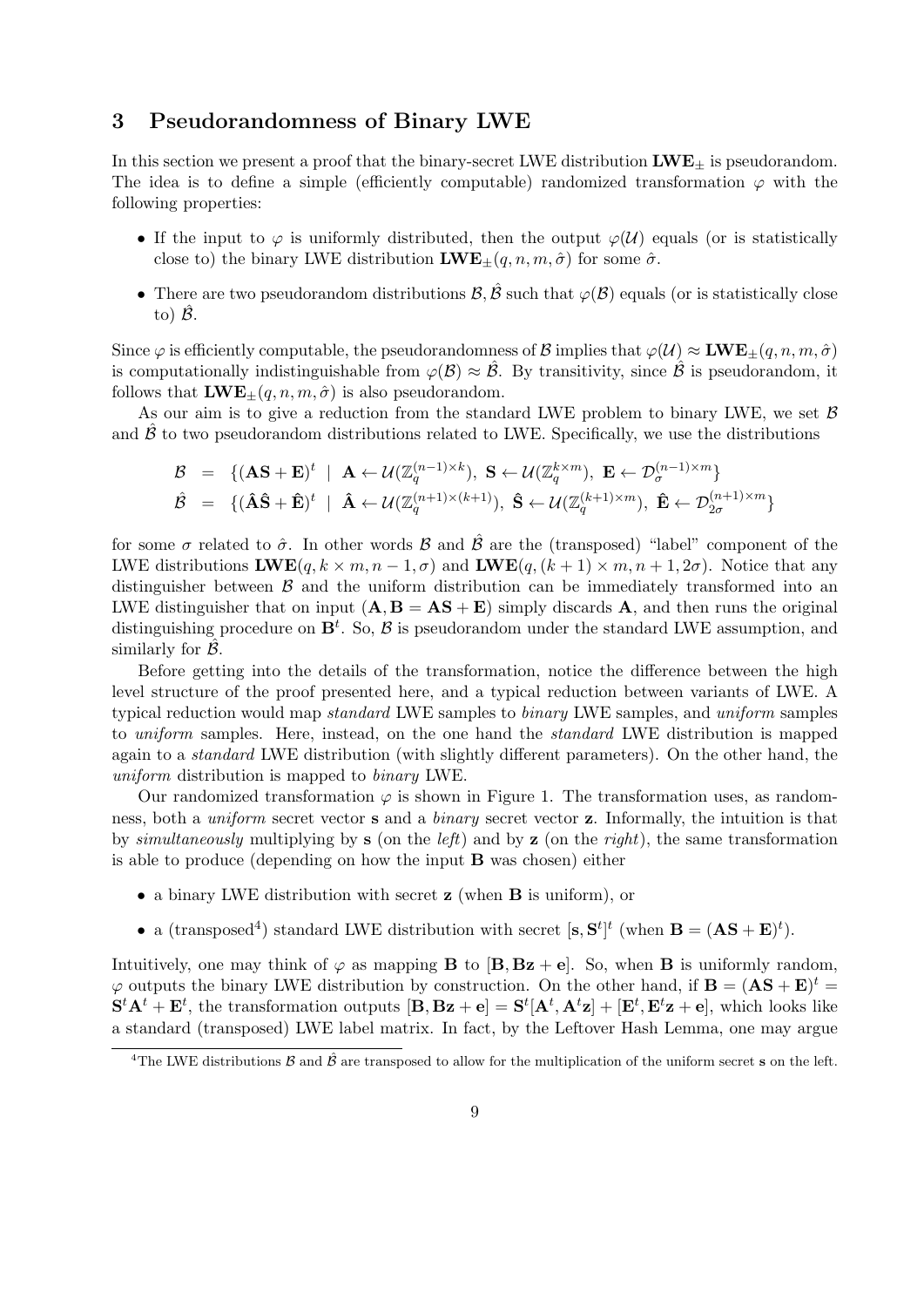|                                                                                        | Randomness:                                                   | Dimensions:                                     |
|----------------------------------------------------------------------------------------|---------------------------------------------------------------|-------------------------------------------------|
| Transformation $\varphi$ (B; z, s, a, e, G):                                           | $\mathbf{z} \leftarrow \mathcal{U}(\{\pm 1\}^n)$              | $\mathbf{B} \in \mathbb{Z}^{m \times (n-1)}_a$  |
| Input: B                                                                               | $\mathbf{s} \leftarrow \mathcal{U}(\mathbb{Z}_a^m)$           | $\mathbf{x} \in \mathbb{Z}_q^m$                 |
| $x = s + e$<br>$\mathbf{Y} = [\mathbf{s}, \mathbf{s} \cdot \mathbf{a}^t + \mathbf{B}]$ | $\mathbf{a} \leftarrow \mathcal{U}(\mathbb{Z}_q^{n-1})$       | $\mathbf{Q} \in \mathbb{Z}_q^{n \times (2n+3)}$ |
| $X = [Y, G]Q^t \cdot diag(z)$                                                          | $\mathbf{e} \leftarrow \mathcal{D}_{2\sigma}^m$               | $\mathbf{Y} \in \mathbb{Z}_a^{m \times n}$      |
| Output $[X, x]$                                                                        | $\mathbf{G} \leftarrow \mathcal{D}_{\sigma}^{m \times (n+3)}$ | $\mathbf{X} \in \mathbb{Z}_a^{m \times n}$      |
|                                                                                        |                                                               |                                                 |

Figure 1: Transformation proving the pseudorandomness of binary LWE, where Q is the matrix specified in Lemma 7.

that  $[A^t, A^t z]$  is statistically close to a uniformly distributed matrix. Unfortunately, the error matrix  $[\mathbf{E}^t, \mathbf{E}^t \mathbf{z} + \mathbf{e}]$  does not follow the Gaussian distribution<sup>5</sup> required by LWE. So, in order to address this and other technical difficulties, the actual transformation  $\varphi$  is a bit more complex. The details of the transformation are somewhat technical, and they are primarily motivated by all the cancellations needed for the proof to work and obtain the proper LWE Gaussian error distribution.

One way to gain additional insight into the construction is to notice that the transformation  $\varphi(\mathbf{B})$  always outputs a pair  $[\mathbf{X}, \mathbf{x}]$  such that  $\mathbf{Xz} = \mathbf{s} + \mathbf{G}\mathbf{v} \approx \mathbf{s} + \mathbf{e} = \mathbf{x}$ . (See proof of Claim 1 for details.) So, distribution  $\hat{\mathcal{B}} = \varphi(\mathcal{B})$  will also satisfy this property with high probability: there must be a small vector  $\hat{\mathbf{z}} \in {\{\pm 1\}}^{n+1}$  such that  $(\hat{\mathbf{A}}\hat{\mathbf{S}} + \hat{\mathbf{E}})^t \hat{\mathbf{z}} \approx \mathbf{0}$ . This shows that the pseudorandom matrix  $\hat{\mathbf{B}} = (\hat{\mathbf{A}}\hat{\mathbf{S}} + \hat{\mathbf{E}})^t$  is already somehow close to a binary LWE instance because there is a  $\pm 1$ combination of the first n columns of  $\hat{B}$  that is close to the last column. In fact, something very similar can be proved directly, without using  $\varphi$ : matrix  $\hat{\mathbf{A}}^t$  maps a set  $\{0,1\}^{n+1}$  of size  $2^n > q^{k+1}$ to a set  $\mathbb{Z}_q^{k+1}$  of size  $q^{k+1}$ . So, by the pigeon-hole principle, there exist two binary inputs such that  $\hat{\mathbf{A}}^t \hat{\mathbf{z}}_0 = \hat{\mathbf{A}}^t \hat{\mathbf{z}}_1$ , or, equivalently, a small vector  $\hat{\mathbf{z}} = \hat{\mathbf{z}}_0 - \hat{\mathbf{z}}_1$  (with  $\|\mathbf{z}\|_{\infty} = 1$ ) such that  $\hat{\mathbf{B}}\hat{\mathbf{z}} = \hat{\mathbf{E}}^t \hat{\mathbf{z}} \approx \mathbf{0}$ . An informal interpretation of this argument (which, in fact, is closely related to the proof that LWE is robust with respect to the secret distribution [11]) is that matrix  $\hat{\mathbf{A}}^t$  hashes the binary secret  $\hat{\mathbf{z}}$  to an almost uniform (smaller dimensional) secret  $\hat{\mathbf{A}}^t\hat{\mathbf{z}}$  with entries in  $\mathbb{Z}_q$ . But, as before, the problem with this intuitive approach is that the error distribution  $\hat{\mathbf{E}}^t\hat{\mathbf{z}}$  is not Gaussian, and it is correlated with the secret  $\hat{z}$ .

Our theorem below solves these technical problems using a carefully designed gadget matrix Q (described in Lemma 7) which efficiently adjusts the error distribution using some extra randomness **G**. Notice how, in the process of transforming LWE into binary LWE, the number of samples  $n-1$ in the presumed hard  $\text{LWE}(q, k \times m, n-1, \sigma)$  instance becomes the size n of the secret in the final binary LWE instance  $\mathbf{LWE}_{\pm}(q, n, m, \hat{\sigma})$ . Similarly, the number of columns m (i.e., the number of parallel LWE instances) in the presumed hard  $\text{LWE}(q, (k+1) \times m, n+1, 2\sigma)$  instance becomes the number of samples in the final binary LWE instance.

**Theorem 1** Assume the distributions  $\mathbf{LWE}(q, k \times m, n-1, \sigma)$  and  $\mathbf{LWE}(q, (k+1) \times m, n+1, 2\sigma)$ are pseudorandom. If  $q \leq 2^{n^{O(1)}}, \sigma \geq \omega$ √  $\overline{\log n}$ ),  $k \ge \omega(\log n)$ , and  $n \ge (k+1) \cdot \log_2(q) + \omega(\log n)$ ,

<sup>&</sup>lt;sup>5</sup>In particular, the second part of the error matrix  $\mathbf{E}^t \mathbf{z} + \mathbf{e}$  will typically have much larger entries than  $\hat{\mathbf{E}}$ , and also be somehow correlated to the first part  $\mathbf{E}^t$ . One may try to address the error imbalance by noise flooding techniques (i.e., by adding a large perturbation term to the first part of the output B), but this would result in much larger noise and still not remove correlations.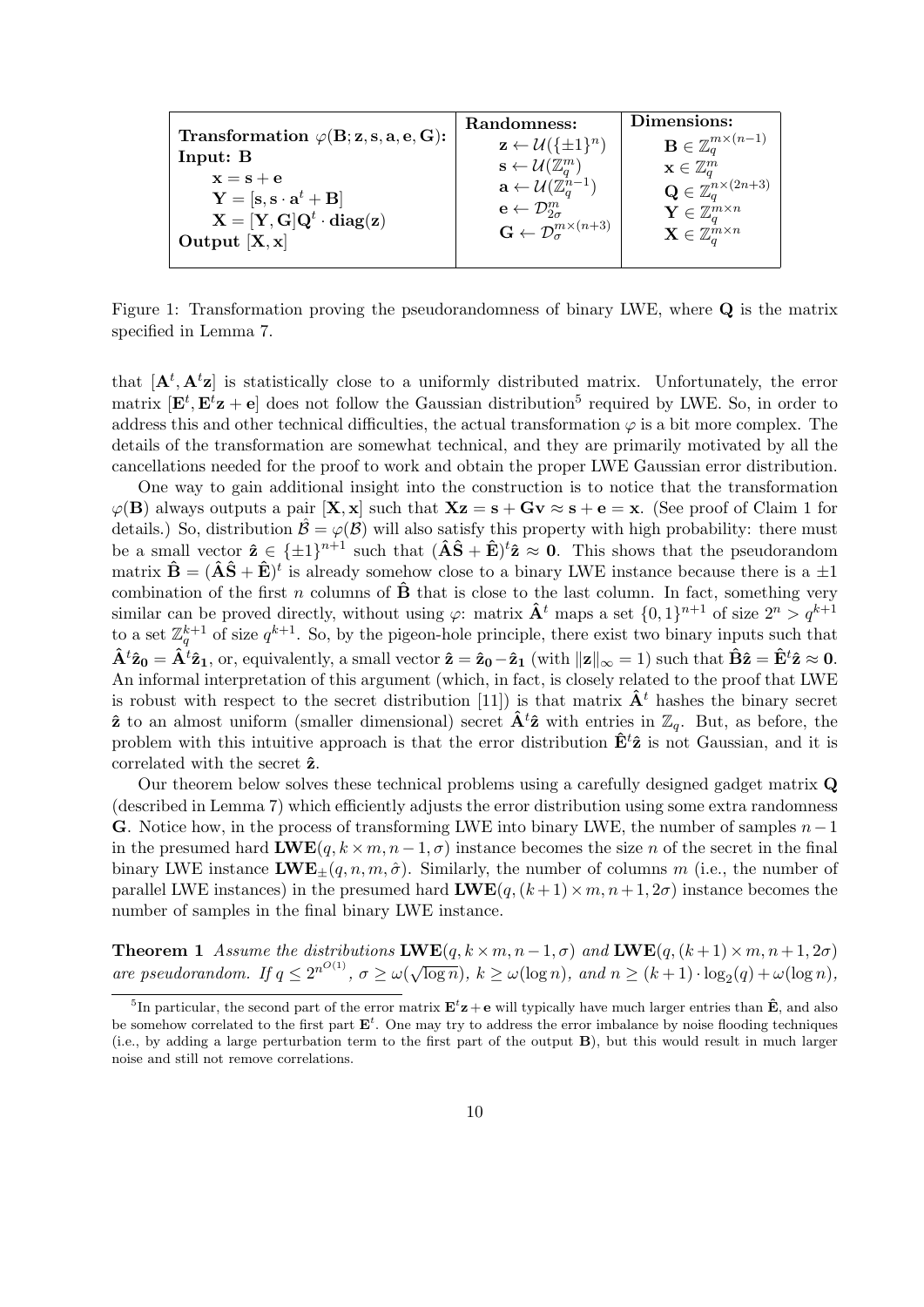then the distribution  $\mathbf{LWE}_{\pm}(q, n, m, \hat{\sigma})$  is also pseudorandom for  $\hat{\sigma} = 2\sigma$ √  $n+1$ .

*Proof:* We use **Z** as a shorthand for the diagonal matrix  $diag(z)$ . We first show that the transformation  $\varphi$  maps the uniform distribution to the binary LWE distribution.

**Claim 1** If  $\mathbf{B} \leftarrow \mathcal{U}(\mathbb{Z}_q^{m \times (n-1)})$  is chosen uniformly at random, then  $\varphi(\mathbf{B}) \in \mathbb{Z}_q^{m \times n} \times \mathbb{Z}_q^m$  is statistically close to the  $\text{LWE}_{\pm}(q, n, m, \hat{\sigma})$  distribution.

*Proof:* We show that for any fixed values of  $\mathbf{a} \in \mathbb{Z}_q^{n-1}$  and  $\mathbf{z} \in \{\pm 1\}^n$ , the output of the transformation  $[X, x] = \varphi(B)$  is statistically close to the  $\mathbf{LWE}_{\pm}$  distribution with secret  $z$ , i.e.,  $X \in \mathbb{Z}_q^{m \times n}$ is uniformly random, and the conditional distribution of the noise vector  $\hat{\mathbf{e}} = \mathbf{x} - \mathbf{Xz}$  (given X and z) is statistically close to  $\mathcal{D}_{\hat{\sigma}}^m$ . All this is over the probability space defined by the random choice of B, s, e, G. The claim follows by averaging over a and z.

Let  $\mathbf{Q} = [\mathbf{Q}_{[n]}, \mathbf{Q}_{[n]}]$  be the matrix defined in Lemma 7, and recall that  $\mathbf{Q}_{[n]} \in \mathbb{Z}^{n \times n}$  is invertible, Let  $\mathbf{Q} = [\mathbf{Q}_{[n]}, \mathbf{Q}_{[n]}]$  be the matrix defined in Lemma *i*, and recall that  $\mathbf{Q}_{[n]} \in \mathbb{Z}$  is invertible,<br> $\mathbf{u}^t \mathbf{Q}_{[n]} = \mathbf{e}_1^t$ , and the vector  $\mathbf{v}^t = \mathbf{u}^t \mathbf{Q}_{[n]} \in \mathbb{Z}^{n+3}$  has norm  $\|\math$ are uniformly random, the matrix  $\mathbf Y$  is also uniformly distributed, and independent of  $\mathbf e$  and  $\mathbf G$ . Since  $\mathbf{Q}_{[n]}^{t}$  and Z are invertible, the matrix

$$
\mathbf{X} = [\mathbf{Y},\mathbf{G}][\mathbf{Q}_{[n]},\mathbf{Q}_{]n[}]^t\mathbf{Z} = \mathbf{Y}(\mathbf{Q}_{[n]}^t\mathbf{Z}) + (\mathbf{G}\mathbf{Q}_{]n[}^t\mathbf{Z})
$$

is also uniformly distributed, independently of  $\bf{G}, \bf{e}$ . It remains to analyze the conditional distribution of the error vector  $\hat{\mathbf{e}} = \mathbf{x} - \mathbf{Xz}$ . Using  $\mathbf{Z} \cdot \mathbf{z} = \mathbf{u}$  and  $\mathbf{YQ}_{[n]}^t \mathbf{u} = \mathbf{Y} \mathbf{e}_1 = \mathbf{s}$ , we get  $Xz = YQ_{[n]}^t u + GQ_{[n]}^t u = s + Gv.$  So, the error vector equals  $\hat{\mathbf{e}} = (\mathbf{s} + \mathbf{e}) - Xz = \mathbf{e} - Gv.$ Since the entries of G and e are independent discrete Gaussians of parameter  $\sigma$  and  $2\sigma$  (respectively), the coordinates of  $\hat{\mathbf{e}}$  are independent identically distributed random variables, each following the distribution  $\mathcal{D}_{2\sigma} - \sum_i v_i \mathcal{D}_{\sigma}$ . By Lemma 5, this distribution is statistically close to  $\mathcal{D}_{\hat{\sigma}}$  for mg the distribution  $D_{2\sigma} - \sum_i v_i D_{\sigma}$ . By Lemma 3, this<br>  $\hat{\sigma} = \sqrt{(2\sigma)^2 + \sum_i (v_i \sigma)^2} = \sigma \sqrt{4 + ||\mathbf{v}||^2} = 2\sigma \sqrt{n+1}$ .

Next, consider the output  $[X, x]$  when **B** follows distribution  $\beta$ .

**Claim 2** The distribution  $\varphi(\mathcal{B})$  is statistically close to  $\mathcal{B}$ .

Proof: Let  $\mathbf{B} = (\mathbf{A}\mathbf{S} + \mathbf{E})^t$  for  $\mathbf{A} \leftarrow \mathcal{U}(\mathbb{Z}_q^{(n-1)\times k})$ ,  $\mathbf{S} \leftarrow \mathcal{U}(\mathbb{Z}_q^{k\times m})$  and  $\mathbf{E} \leftarrow \mathcal{D}_{\sigma}^{(n-1)\times m}$ . By linearity, we can write  $\mathbf{Y} = [\mathbf{s}, \mathbf{s}\mathbf{a}^t + \mathbf{B}] = \mathbf{Y}_s + \mathbf{Y}_e$  as the sum of two matrices

$$
\mathbf{Y}_s = [\mathbf{s}, \mathbf{s}\mathbf{a}^t + \mathbf{S}^t\mathbf{A}^t] \quad \text{and} \quad \mathbf{Y}_e = [\mathbf{0}, \mathbf{E}^t].
$$

Similarly, we can also decompose  $\varphi(\mathbf{B}) = [\mathbf{X}, \mathbf{x}] = [\mathbf{X}_s, \mathbf{s}] + [\mathbf{X}_e, \mathbf{e}]$  as a sum where

$$
\mathbf{X}_s = \mathbf{Y}_s \mathbf{Q}_{[n]}^t \mathbf{Z} \quad \text{and} \quad \mathbf{X}_e = [\mathbf{Y}_e, \mathbf{G}] \mathbf{Q}^t \mathbf{Z} = [\mathbf{E}^t, \mathbf{G}] \mathbf{Q}_{]1[}^t \mathbf{Z}.
$$

Our goal is to show that  $[\mathbf{X}_s, \mathbf{s}]^t = \hat{\mathbf{A}} \hat{\mathbf{S}}$  and  $[\mathbf{X}_e, \mathbf{e}]^t = \hat{\mathbf{E}}$  for  $\hat{\mathbf{A}}, \hat{\mathbf{S}}, \hat{\mathbf{E}}$  distributed as in the definition of  $\mathcal{B}$ .

We first look at the distribution of the error matrix  $\hat{\mathbf{E}}^t = [\mathbf{X}_e, \mathbf{e}]$ . The last column **e** is a discrete Gaussian of parameter  $2\sigma$  by construction. Since  $[\mathbf{E}^t, \mathbf{G}]$  has Gaussian distribution  $\mathcal{D}_{\sigma}^{m \times (2n+2)}$ , the rest of the matrix is distributed according to

$$
\mathbf{X}_{e}^{t} \leftarrow \mathbf{Z}^{t} \mathbf{Q}_{]1[}(\mathcal{D}_{\sigma}^{(2n+2)\times m}) \approx \mathbf{Z}(\mathcal{D}_{2\sigma}^{n\times m}) = \mathcal{D}_{2\sigma}^{n\times m},
$$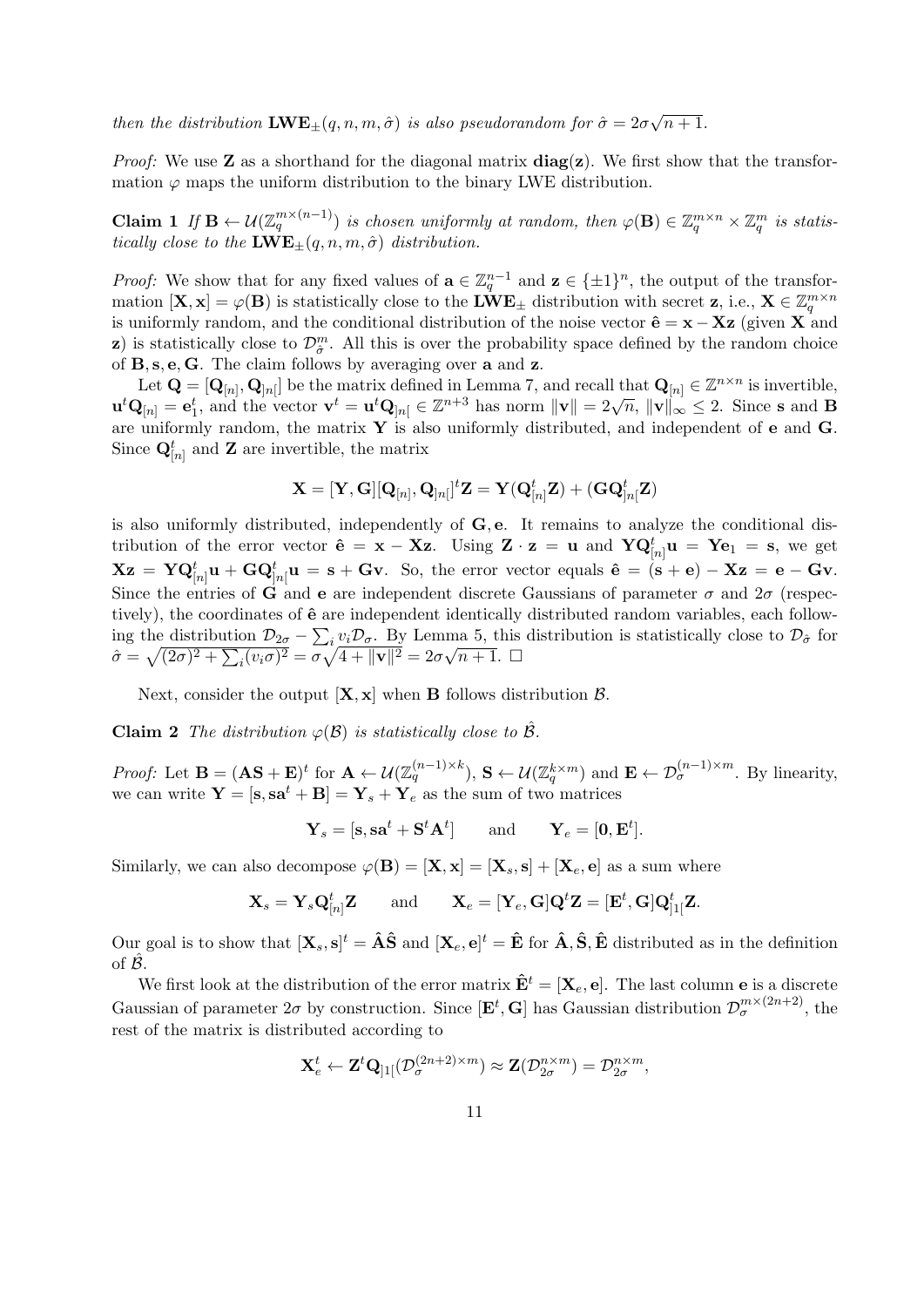for any fixed value of **z**, where we have used the property  $\mathbf{Q}_{11}(\mathcal{D}_{\sigma}^{2n+2}) \approx \mathcal{D}_{2\sigma}^n$  from Lemma 7, and the symmetry  $\mathbf{Z}\mathcal{D}_{2\sigma}^n = \mathcal{D}_{2\sigma}^n$ . This proves that  $\hat{\mathbf{E}}$  has Gaussian distribution of parameter  $2\sigma$ , and it depends only on E, G and e.

We now look at the distribution of  $[\mathbf{X}_s, \mathbf{s}] = (\hat{\mathbf{A}}\hat{\mathbf{S}})^t$  over the random choice of  $\mathbf{a}, \mathbf{s}, \mathbf{z}, \mathbf{A}$  and **S**. The idea is to set  $\hat{\mathbf{S}} = [\mathbf{s}, \mathbf{S}^t]^t$ , so that  $\hat{\mathbf{S}}$  is distributed uniformly at random over  $\mathbb{Z}_q^{(k+1)\times m}$ . But, in order to properly randomize  $\hat{A}$ , we define

$$
\mathbf{\hat{S}=W}^{-1}\left[\begin{array}{c} \mathbf{s}^t \\ \mathbf{S} \end{array}\right]
$$

where **W** is a uniformly random invertible matrix in  $\mathbb{Z}_q^{(k+1)\times (k+1)}$ . Since **W** is invertible,  $\hat{\mathbf{S}}$  is still uniformly distributed, and independent of  $W$ . Next, define

$$
\hat{\mathbf{A}} = \begin{bmatrix} \mathbf{I} \\ \mathbf{z}^t \end{bmatrix} \mathbf{Z} \mathbf{Q}_{[n]} \mathbf{H} \mathbf{W} \in \mathbb{Z}_q^{(n+1)\times (k+1)} \quad \text{where} \quad \mathbf{H} = \begin{bmatrix} 1 & \mathbf{0}^t \\ \mathbf{a} & \mathbf{A} \end{bmatrix} \in \mathbb{Z}_q^{n\times (k+1)}.
$$

Using the identities  $\mathbf{z}^t \mathbf{Z} \mathbf{Q}_{[n]} = \mathbf{u}^t \mathbf{Q}_{[n]} = \mathbf{e}_1^t$  and  $\mathbf{H} \mathbf{W} \hat{\mathbf{S}} = \mathbf{H}[\mathbf{s}, \mathbf{S}^t]^t = \mathbf{Y}_s^t$ , we see that our choice of  $\hat{\mathbf{A}}, \hat{\mathbf{S}}$  satisfies  $(\hat{\mathbf{A}}\hat{\mathbf{S}})^t = [\mathbf{X}_s, \mathbf{s}]$  as desired. All that is left to do is to prove that  $\hat{\mathbf{A}}$  is statistically close to uniform, independently of  $\hat{S}$ . We first look at HW. Let  $w^t$  be the first row of W. That's also the first row of HW. The remaining rows of HW are  $[a, A]$ W. The first row  $w<sup>t</sup>$  is distributed uniformly at random among all primitive vectors in  $\mathbb{Z}_q^{k+1}$ , i.e., all vectors such that  $gcd(\mathbf{w}, q) = 1$ . So, by Lemma 2, the vector w is within negligible statistical distance from the uniform distribution over  $\mathbb{Z}_q^{k+1}$ . Finally, since  $[\mathbf{a}, \mathbf{A}]$  is uniform by construction, and W is invertible, the bottom rows  $([a, A]W)$  of HW are uniform too, and independent of w. So, HW is statistically close to uniform over  $\mathbb{Z}_q^{n\times (k+1)}$ . The matrix  $\check{\mathbf{A}} = (\mathbf{Z}\mathbf{Q}_{[n]}\mathbf{HW})^t$  is also statistically close to uniform (and independent of z) because  $\mathbf{Q}_{[n]}$  and Z are invertible. Finally, using the Leftover Hash Lemma (Lemma 1) and the assumption  $n \ge (k+1) \log_2(q) + \omega(\log n)$ , we see that  $\mathbf{\hat{A}}^t = \mathbf{\check{A}}[\mathbf{I}, \mathbf{z}] = [\mathbf{\check{A}}, \mathbf{\check{A}}\mathbf{z}]$  is also statistically close to uniform. This concludes the proof that  $\varphi(\mathbf{B}) = (\hat{\mathbf{A}}\hat{\mathbf{S}} + \hat{\mathbf{E}})^t$  where  $\hat{\mathbf{A}}$ ,  $\hat{\mathbf{S}}$  and  $\hat{\mathbf{E}}$  follow the LWE distribution as in the definition of  $\hat{\mathcal{B}}$ .  $\Box$ 

We are now ready to prove the theorem. It follows from pseudorandomness of the  $\mathbf{LWE}(q, k \times$  $m, n-1, \sigma$ ) that the distribution B is computationally indistinguishable from the uniform distribution U over  $\mathbb{Z}_q^{m \times (n-1)}$ . Since  $\varphi$  is efficiently computable, the distributions  $\varphi(\mathcal{B})$  and  $\varphi(\mathcal{U})$  are also computationally indistinguishable. By Claim 1,  $\varphi(\mathcal{U})$  is statistically close to  $\mathbf{LWE}_{\pm}(q, n \times 1, m, \hat{\sigma})$ . Similarly, by Claim 2,  $\varphi(\mathcal{B})$  is statistically close to  $\hat{\mathcal{B}}$ . So, **LWE**+ $(q, n \times 1, m, \hat{\sigma})$  is computationally indistinguishable from  $\hat{\mathcal{B}}$ . Finally, from the pseudorandomness of  $\mathbf{LWE}(q, (k+1) \times m, n+1, 2\sigma)$ , we know that the distribution  $\hat{\mathcal{B}}$  is computationally indistinguishable from the uniform distribution over  $\mathbb{Z}_q^{m\times (n+1)}$ . It follows by transitivity that the binary LWE distribution  $\mathbf{LWE}_{\pm}(q,n,m,\hat{\sigma})$  is computationally indistinguishable from the uniform distribution over  $\mathbb{Z}_q^{m\times (n+1)}$ , i.e.,  $\mathbf{LWE}_{\pm}(q,n,m,\hat{\sigma})$ is pseudorandom.  $\square$ 

The statement in the above theorem can be simplified using Lemma 8 to rephrase it in terms of the basic LWE problem, and by noticing that  $\mathbf{LWE}(q, k, n, \sigma)$  does not get any easier when k and  $\sigma$  grow, or when *n* gets smaller.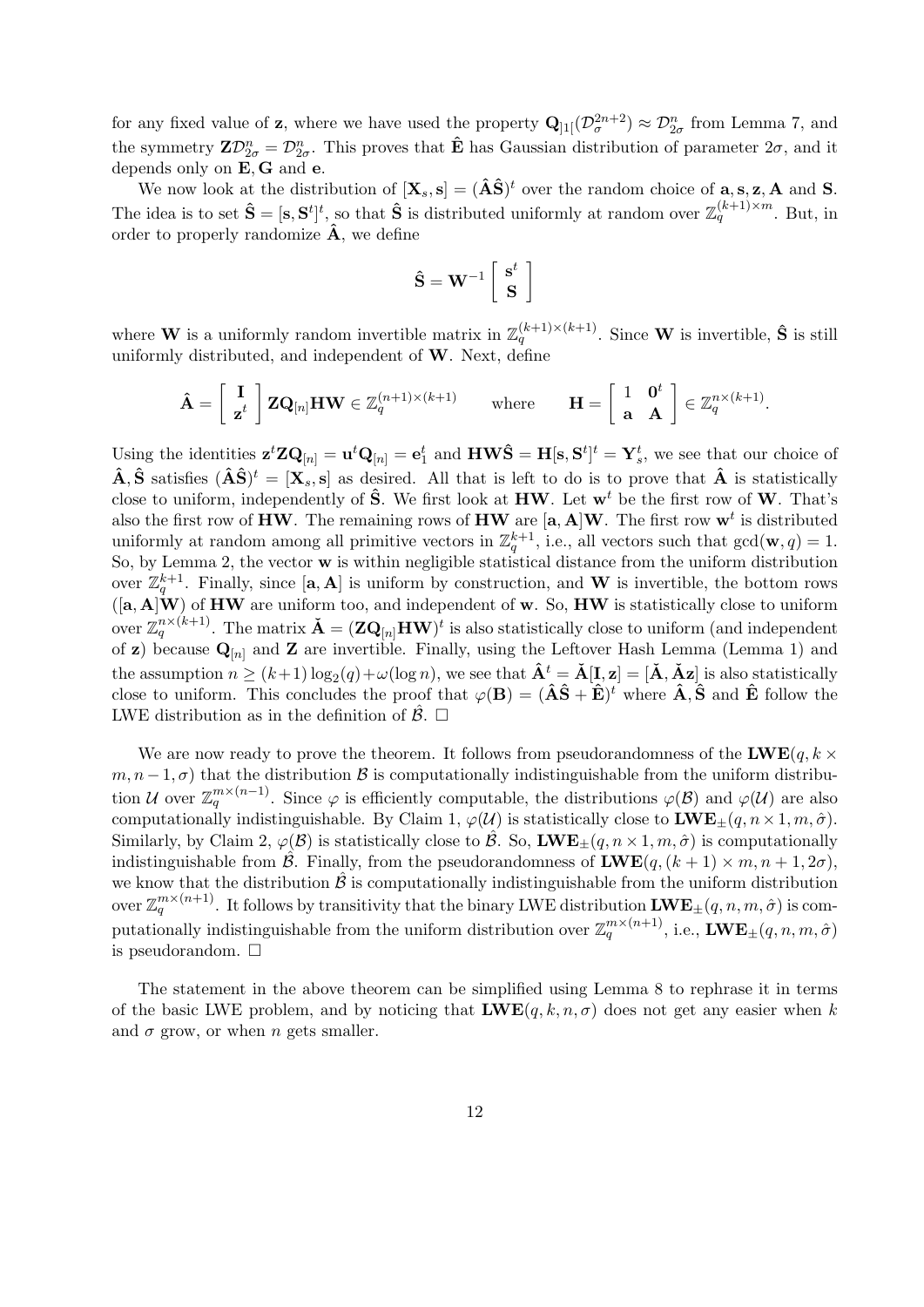**Corollary 1** Assume the distribution  $\mathbf{LWE}(q, k, n+1, \sigma)$  is pseudorandom for some  $q \leq 2^{n^{O(1)}},$  $\sigma \geq \omega(\sqrt{\log n}), k \geq \omega(\log n),$  and  $(n+1) \geq (k+1) \cdot (\log_2(q)+1)$ . Then the distribution  $\mathbf{LWE}_{\pm}(q,n,n^{O(1)},\hat{\sigma})$  is also pseudorandom for  $\hat{\sigma}=2\sigma\sqrt{n+1}$ .

Proof: Notice that, under the assumptions in the corollary statement,

$$
n \ge (k+1)\log_2 q + k \ge (k+1)\log_2 q + \omega(\log n)
$$

as required by Theorem 1. In order to invoke the theorem, we also need to verify the pseudorandomness conditions. Assume  $\mathbf{LWE}(q, k, n+1, \sigma)$  is pseudorandom. Dropping the last two rows from the samples  $[\mathbf{A}, \mathbf{b}] \leftarrow \mathbf{LWE}(q, k, n+1, \sigma)$  shows that  $\mathbf{LWE}(q, k, n-1, \sigma)$  is also pseudorandom. The samples  $[\mathbf{A}, \mathbf{b}]$  can also be mapped to  $\mathbf{LWE}(q, k+1, n+1, 2\sigma)$  by performing the following two operations:

- Add an extra Gaussian error term  $e \leftarrow \mathcal{D}_{\sqrt{3}\sigma}^{n+1}$  to b. By Lemma 5, this has the effect of increasing the error rate to  $\sqrt{\sigma^2 + 3\sigma^2} = 2\sigma$ .
- Append an extra column **a** to **A** and add a random multiple  $\mathbf{a} \cdot s$  to **b**. This has the effect of extending the secret with an extra coordinate s.

Since this transformation also preserves the uniform distribution, it provides a reduction from  $\text{LWE}(q, k, n+1, \sigma)$  to  $\text{LWE}(q, k+1, n+1, 2\sigma)$ , and proves that  $\text{LWE}(q, k+1, n+1, 2\sigma)$  is pseudorandom. Finally, by Lemma 8,  $\mathbf{LWE}(q, k \times m, n-1, \sigma)$  and  $\mathbf{LWE}(q, (k+1) \times m, n+1, 2\sigma)$  are also pseudorandom, as required by Theorem 1.  $\Box$ 

Notice how Corollary 1 establishes the pseudorandomness of  $\mathbf{LWE}_{+}$  for any polynomial number of samples  $m = n^{O(1)}$ , using, as an assumption, only the pseudorandomness of LWE for a fixed number  $(n + 1 \approx k \log q)$  of samples. (This property is also implicit in [6].) We remark that we phrased Theorem 1 and Corollary 1 asymptotically (in terms of polynomial-time distinguishers achieving at most negligible advantage  $\epsilon = n^{-\omega(1)}$  only for simplicity. All statements and proofs are easily adapted to other settings, e.g., to prove hardness of binary LWE against adversaries running in subexponential time.

### 4 Conclusion

We presented a simple proof that the LWE problem with binary secret of size  $n = O(k \log_2 q)$  is as hard as LWE with uniformly random secret in  $\mathbb{Z}_q^k$ . More specifically, if LWE with secrets in  $\mathbb{Z}_q^k$  and  $n \approx k \log q$  samples is pseudorandom, then LWE with secrets in  $\{0,1\}^n$  or  $\{\pm 1\}^n$  (and an arbitrary polynomial number of samples  $n^{O(1)}$  is also pseudorandom. As already observed in [6], the growth in the dimension of the secret is seemingly optimal, because it approximately preserves the bit-size of the secret, and the cost of a brute force attack. Starting from LWE with a fixed number of samples  $m \approx k \log q = O(k \log k)$  (for typical modulus  $q = k^{O(1)}$  polynomial in the LWE secret dimension  $k$ ) is potentially useful for cryptanalysis, as it allows to generate and publish fixed-size random challenges for any value of k. (By contrast, the general LWE problem would require to give to the adversary access to an LWE sampling oracle that can be called an arbitrary number of times.) An interesting question is whether a reduction can be given starting from LWE with an even smaller number of samples, e.g.,  $m = O(k)$  linear in the secret dimension.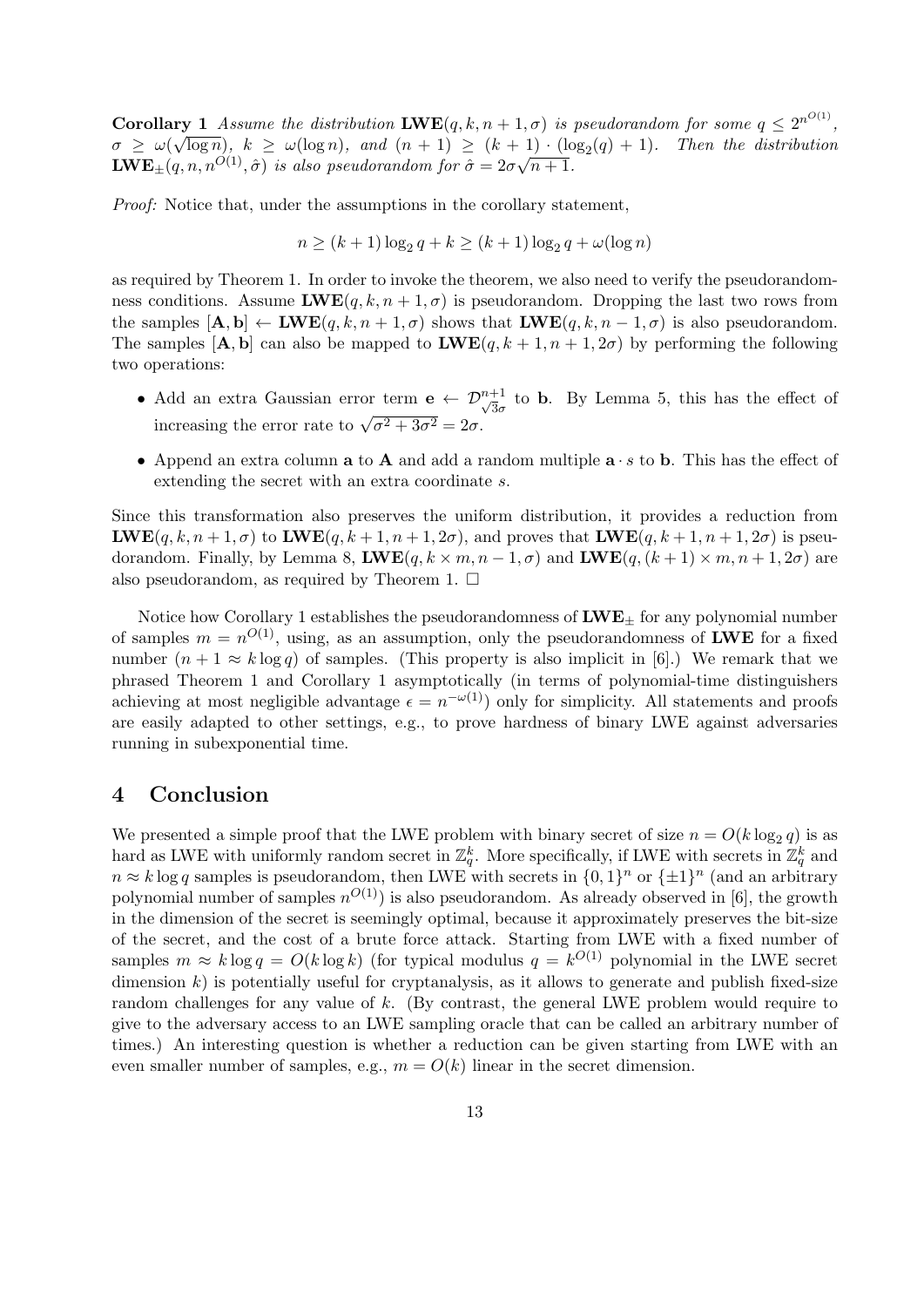An important open problem is whether similar results can be proved for the structured variants of LWE based on algebraic lattices [15, 14]. The use of structured lattices is of primary importance to make lattice cryptography efficient in practice, and the use of LWE with binary secrets plays an important role in some applications, like Fully Homomorphic Encryption schemes [9, 8], to control the noise growth when computing on encrypted data. We remark that the use of binary secrets and errors does not seem to pose any difficulty in the setting of one-way hash functions based on structured lattices [15]. However, for LWE [21, 14], it is unclear how to adapt the proof in this paper to the algebraic lattice setting. We hope our simple proof for unstructured lattices will bring more attention to this problem, and serve as a possible starting point to establish similar results for ring LWE.

Acknowledgments The author thanks the anonymous Theory of Computing referees and editor Oded Regev for useful comments on earlier drafts of this paper.

# References

- [1] M. R. Albrecht. On dual lattice attacks against small-secret LWE and parameter choices in HElib and SEAL. In *Proceedings of EUROCRYPT 2017*, volume 10211 of *Lecture Notes in* Computer Science, pages 103–129, 2017.
- [2] M. R. Albrecht, C. Cid, J. Faugère, R. Fitzpatrick, and L. Perret. Algebraic algorithms for LWE problems. ACM Comm. Computer Algebra, 49(2):62, 2015.
- [3] B. Applebaum, D. Cash, C. Peikert, and A. Sahai. Fast cryptographic primitives and circularsecure encryption based on hard learning problems. In Proceedings of CRYPTO 2009, volume 5677 of Lecture Notes in Computer Science, pages 595–618. Springer, 2009.
- [4] S. Arora and R. Ge. New algorithms for learning in presence of errors. In Automata, Languages and Programming - Proceedings of ICALP 2011, Part I, volume 6755 of Lecture Notes in Computer Science, pages 403–415. Springer, 2011.
- [5] S. Bai and S. D. Galbraith. Lattice decoding attacks on binary LWE. In Information Security and Privacy - Proceedings of ACISP 2014, volume 8544 of Lecture Notes in Computer Science, pages 322–337. Springer, 2014.
- [6] Z. Brakerski, A. Langlois, C. Peikert, O. Regev, and D. Stehl´e. Classical hardness of learning with errors. In Symposium on Theory of Computing - Proceedints of STOC 2013, pages 575– 584. ACM, 2013.
- [7] J. A. Buchmann, F. Göpfert, R. Player, and T. Wunderer. On the hardness of LWE with binary error: Revisiting the hybrid lattice-reduction and meet-in-the-middle attack. In Proceedings of AFRICACRYPT 2016, volume 9646 of Lecture Notes in Computer Science, pages 24–43. Springer, 2016.
- [8] I. Chillotti, N. Gama, M. Georgieva, and M. Izabachène. Faster fully homomorphic encryption: Bootstrapping in less than 0.1 seconds. In Proceedings of ASIACRYPT 2016, Part I, volume 10031 of Lecture Notes in Computer Science, pages 3–33, 2016.